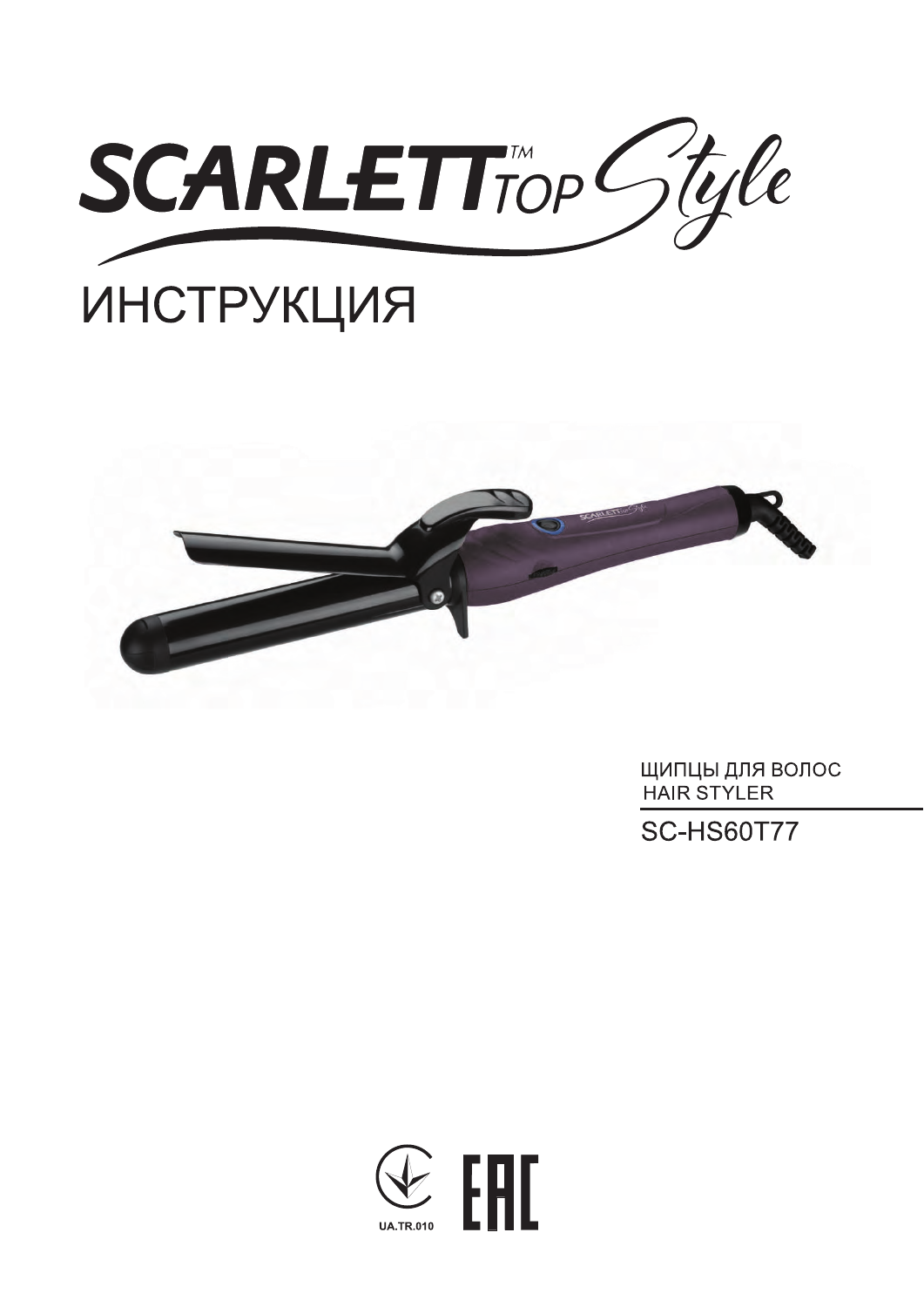| <b>GB</b>  |  |
|------------|--|
| <b>RUS</b> |  |
| <b>UA</b>  |  |
| <b>KZ</b>  |  |
| <b>EST</b> |  |
| LV         |  |
| <b>LT</b>  |  |
| H          |  |
| <b>RO</b>  |  |
| <b>PL</b>  |  |
|            |  |

- 1. Body
- 2. Indicator light
- 3. On/Off switch
- 4. Cord protection swivel
- 5. Plastic tip
- 6. Working surface
- 7. Clamp
- 8. Temperature controller

- 1. Корпус
- 2. Світловий індикатор нагріву
- 3. Вимикач
- 4. Запобіжник шнура живлення від перекручування
- 5. Пластмасовий наконечник
- 6. Робоча поверхня
- 7. Затискач
- 8. Регулятор температури

#### **EST KIRJELDUS LV APRAKSTS**

- 1. Korpus
- 2. Kuumenduse märgutuli
- 3. Lüliti
- 4. Juhtme keermete kaitse
- 5. Plastikots
- 6. Tööpind
- 7. Klamber
- 8. Temperatuuriregulaator

#### **LT APRAŠYMAS H LEÍRÁS**

- 1. Korpusas
- 2. Įkaitimo šviesos indikatorius
- 3. Jungiklis
- 4. Sukiojamas elektros laidas.
- 5. Plastikinis antgalis
- 6. Darbo paviršius
- 7. Gnybtas
- 8. Temperatūros reguliatorius

#### **GB DESCRIPTION RUS УСТРОЙСТВО ИЗДЕЛИЯ**

- 1. Корпус
- 2. Световой индикатор работы
- 3. Выключатель
- 4. Предохранитель электрошнура от перекручивания
- 5. Пластмасcовый наконечник
- 6. Рабочая поверхность
- 7. Зажим
- 8. Регулятор температуры

#### **UA ОПИС KZ СИПАТТАМА**

- 1. Тұлға
- 2. Қызудың жарықты индикаторы
- 3. Ажыратқыш
- 4. Электробауды бұралып кетуден сақтандырғыш
- 5. Пластмасcа ұштық
- 6. Аспаптың беткі қабаты
- 7. Қысқыш
- 8. Температураны реттеу тетігі

- 1. Korpuss
- 2. Uzsildīšanas gaismas indikators
- 3. Slēdzis (izslēgt)
- 4. Elektrovada aizsardzība pret savīšanos
- 5. Plastmasas uzgalis
- 6. Darba virsma
- 7. Spaile
- 8. Temperatūras regulators

- 1. Készülékház
- 2. Melegedési jelzőlámpa
- 3. Kapcsoló
- 4. Vezetéktekeredést gátló elem
- 5. Műanyaghegy
- 6. Munkalap
- 7. Csipesz
- 8. Hőmérsékletszabályozó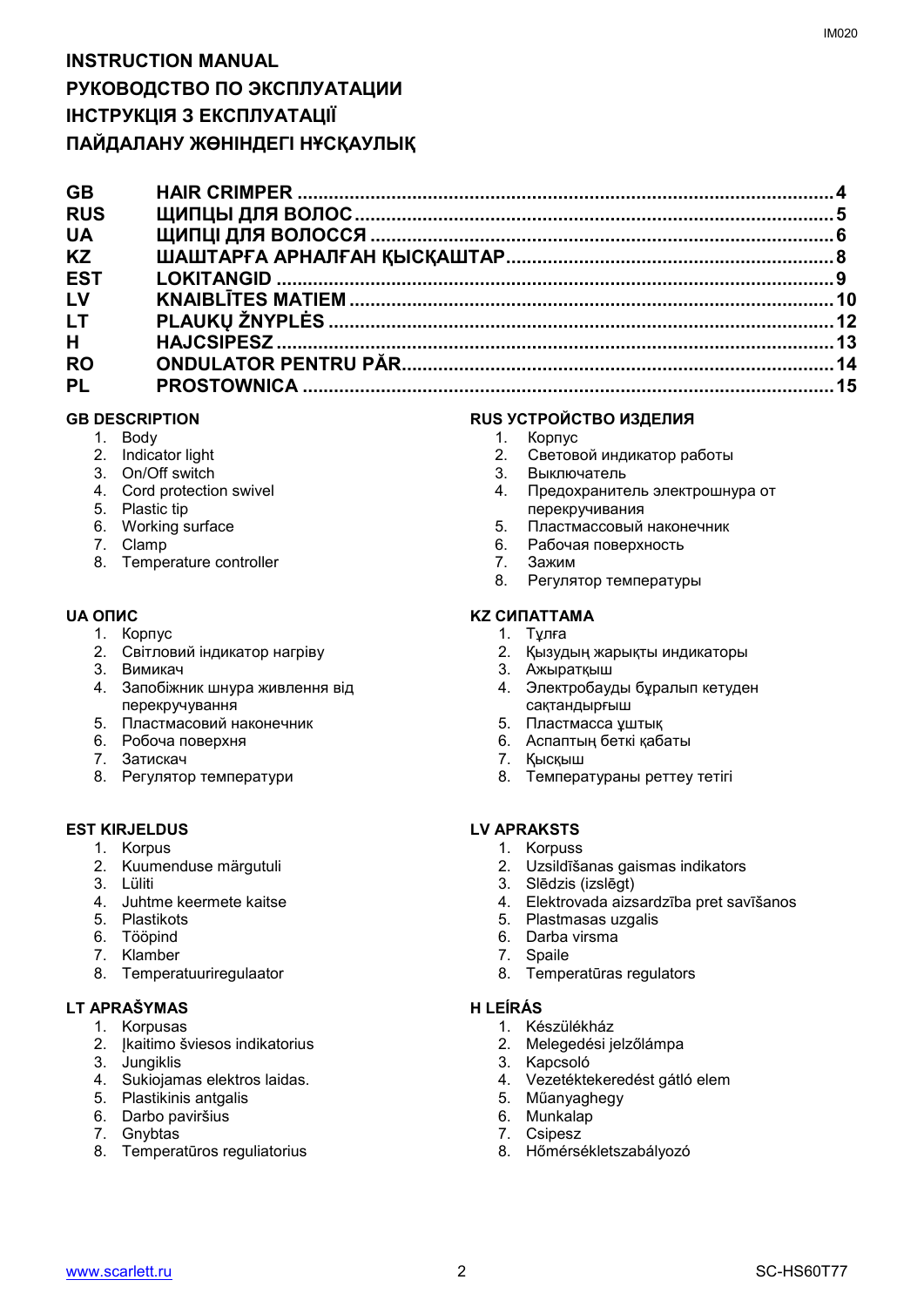#### **RO DESCRIEREA APARATULUI PL BUDOWA URZĄDZENIA**

- 1. Carcasă
- 2. Indicator luminos de funcţionare
- 3. Întrerupător
- 4. Protecţie contra răsucirii excesive a cablului
- 5. Vârf de plastic
- 6. Suprafaţă de lucru
- 7. Fixator
- 8. Regulator temperatură

- 1. Obudowa
- 2. Świetlny wskaźnik pracy
- 3. Wyłącznik
- 4. Bezpiecznik przewodu zasilania przed przekręceniem
- 5. Plastikowa końcówka
- 6. Grzejne płytki ceramiczne
- 7. Zacisk
- 8. Regulator temperatury



| 220-240V ~50 Hz<br>Класс защиты II | 49 W | 0.27 /0.35kg | mm<br>70<br>35<br>325 |
|------------------------------------|------|--------------|-----------------------|
|------------------------------------|------|--------------|-----------------------|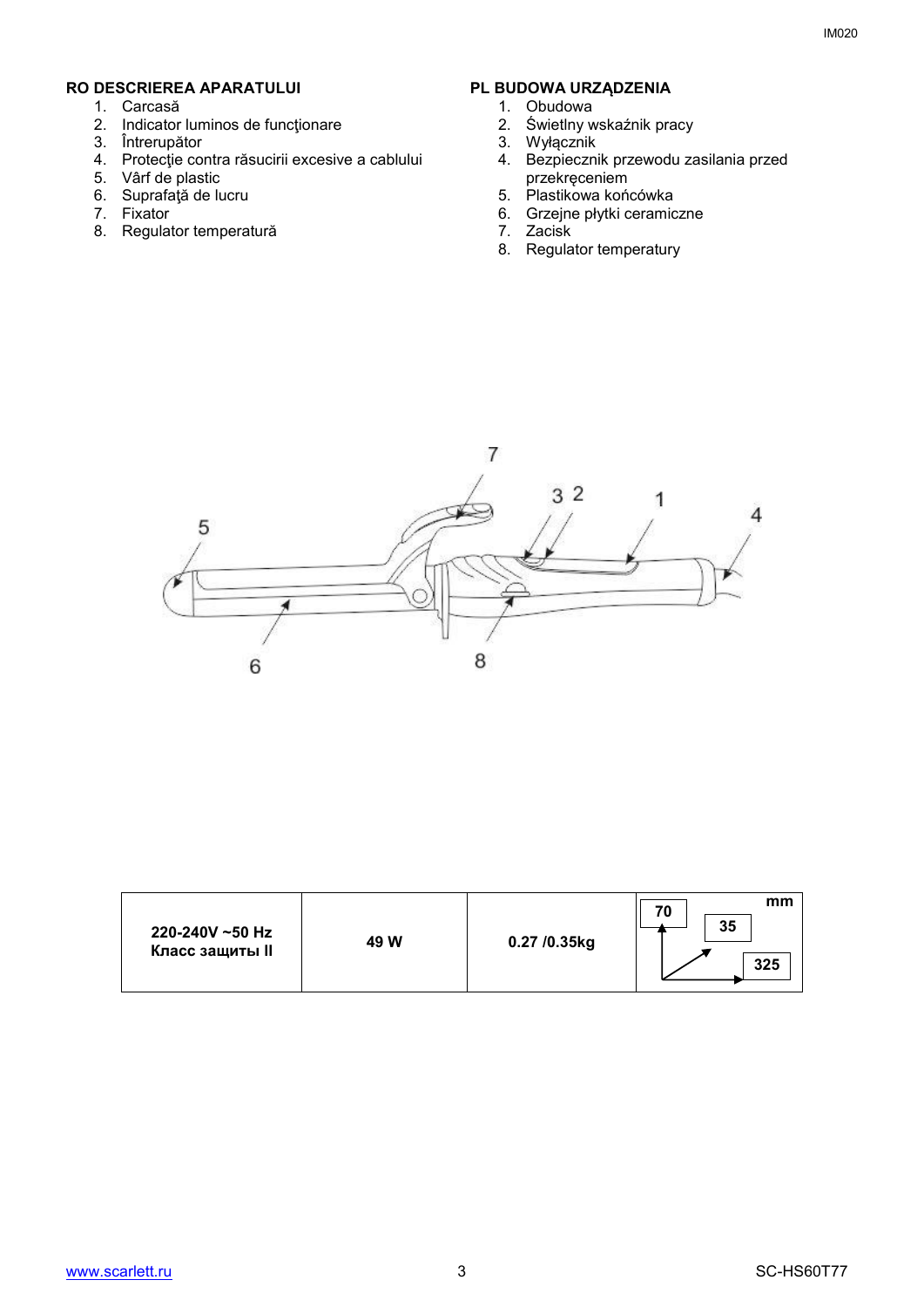#### **GB** INSTRUCTION MANUAL **IMPORTANT SAFEGUARDS**

- Please read this instruction manual carefully before use and keep in a safe place for future reference.
- Before the first connecting of the appliance check that voltage indicated on the rating label corresponds to the mains voltage in your home.
- For home use only. Do not use for industrial purposes. Do not use the appliance for any other purposes than described in this instruction manual.
- Do not use outdoors.
- Always unplug the appliance from the power supply before cleaning and when not in use.
- To prevent risk of electric shock and fire, do not immerse the appliance in water or any other liquids. If it has happened DO NOT TOUCH the appliance, unplug it immediately and check in a service center.
- The appliance is not intended for use for [physically, sensory or mental disabled](https://www.multitran.ru/c/m.exe?t=5841801_1_2&s1=%F7%E5%EB%EE%E2%E5%EA%20%F1%20%EE%E3%F0%E0%ED%E8%F7%E5%ED%ED%FB%EC%E8%20%E2%EE%E7%EC%EE%E6%ED%EE%F1%F2%FF%EC%E8) person (including children) or for person with lack of life experience or knowledge, if only they are under supervision or have been instructed about the use of the unit by responsible person.
- Children must be under control in order not to be allowed to play with the appliance.
- In case of power cord is damaged, its replacement should be done by the manufacture or service department or the other high-skill person to avoid any danger.
- If the appliance is used in a bathroom, it should always be unplugged after use, because nearness of water is dangerous even if the appliance is switched off.
- For additional protection, the installation of a residual current device (RCD) having a rated residual operating current not exceeding 30 mA is advisable in the electrical circuit supplying the bathroom. Ask your installer for advice.
- Do not leave the appliance switched on when you do not use it.
- Do not use other attachments than those supplied.
- Do not attempt to repair, adjust or replace parts in the appliance. Repair the malfunctioning appliance in the nearest service center.
- To protect against the risk of burn, do not touch detachable plates.
- Keep the cord away from sharp edges and hot surfaces.
- If the product has been exposed to temperatures below 0ºC for some time it should be kept at room temperature for at least 2 hours before turning it on.
- The manufacturer reserves the right to introduce minor changes into the product design without prior notice, unless such changes influence significantly the product safety, performance, and functions.
- CAUTION:
- Be careful, the device becomes very hot during operation.
- The device is to be used only on dry clean hair or towel-dried hair.
- ATTENTION! Do not use the device beside the bathrooms, swimming pools and other vessels containing water.
- Manufacturing date is indicated on the unit and/or on packing as well as in accompanying documents in the following format XX.XXXX where first two figures XX is the month of production, and following four figures XXXX is the year of production.

#### **USAGE RECOMMENDATIONS**

- Wash the hair before setting it. For achieving the best result thoroughly wash the hair after using hair conditioner. Dry the hair with a towel.
- It is recommended to use a detangler before operating the device.
- Do not manipulate the same strand of hair for too long.
- When setting your hair manipulate hair strands evenly.
- Apply small amount of hair fixing spray on each strand to protect hair wave.

#### **INSTRUCTION FOR USE**

- Fully unwind the power cord.
- Connect the appliance to the mains.
- Press the power button, while the indicator light around the button will flicker.
- Temperature controller to set the desired temperature to straighten.
- When reaching the preset temperature indicator will stop blinking.

CURLING

- For curling divide your hair into locks and then wind up on the curling iron. Hot air will form tight curls from your hair.
- Do not comb hair just after a curling, wait until it cools down.
- Twist a hair strand before winding it around the curler in order to obtain spiral locks.
- Avoid contact of the device working surface with head skin when curling hair close to hair roots.
- After styling, press the power button again.
- Unplug the appliance from the power supply.
- *NOTE!* Do not use the appliance longer than 15-20 minutes.

#### **CARE AND CLEANING**

• Before cleaning switch off the appliance, unplug it from the power supply and let it cool completely.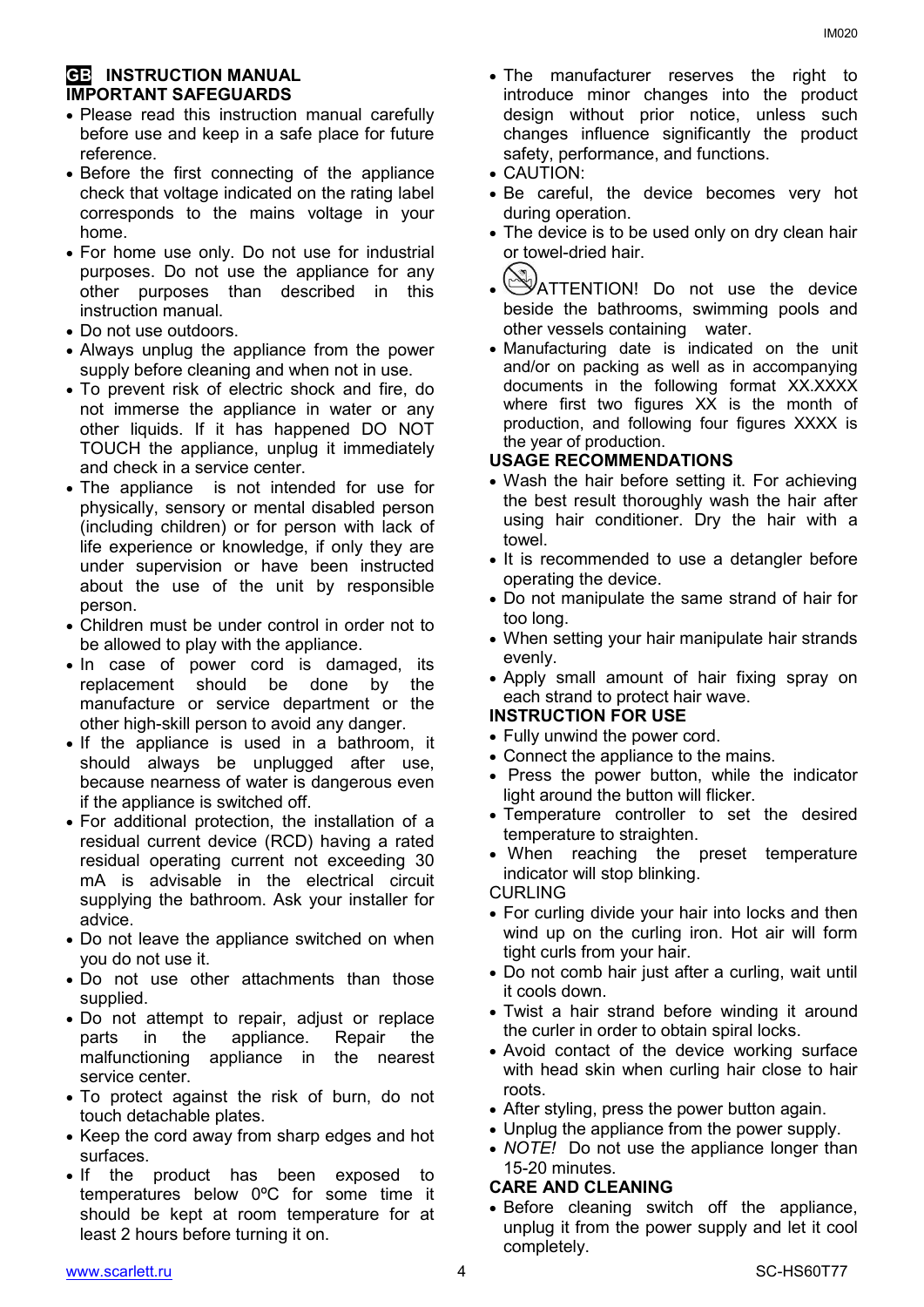Do not use abrasive cleaners.

### **STORAGE**

- Make sure the hair crimper is completely cool and dry.
- Do not wrap the cord around the appliance, as this may cause damage.
- Keep the appliance in a cool, dry place.

The symbol on the unit, packing materials and/or documentations means used electrical and electronic units and battery's should not be toss in the garbage with ordinary household garbage. These units should be pass to special receiving point.

For additional information about actual system of the garbage collection address to the local authority.

Valid utilization will help to save valuable resources and avoid negative work on the public health and environment which happens with incorrect using garbage.

#### **RUS РУКОВОДСТВО ПО ЭКСПЛУАТАЦИИ МЕРЫ БЕЗОПАСНОСТИ**

- Внимательно прочитайте Руководство по эксплуатации и сохраните его в качестве справочного материала.
- Перед первоначальным включением проверьте, соответствуют ли технические характеристики, указанные на изделии, параметрам электросети.
- Использовать только в бытовых целях согласно данному Руководству по эксплуатации. Прибор не предназначен для промышленного применения.
- Не использовать вне помешений.
- Всегда отключайте устройство от электросети перед очисткой или если Вы его не используете.
- Во избежание поражения электрическим током, не погружайте прибор или шнур питания в воду или другие жидкости. Если это произошло, НЕ БЕРИТЕСЬ за изделие, немедленно отключите его от электросети и обратитесь в Сервисный центр для проверки.
- Прибор не предназначен для использования лицами (включая детей) с пониженными физическими, сенсорными или умственными способностями или при отсутствии у них жизненного опыта или знаний, если они не находятся под присмотром или не проинструктированы об использовании прибора лицом, ответственным за их безопасность.
- Дети должны находиться под присмотром для недопущения игр с прибором.
- При повреждении шнура питания его замену, во избежание опасности, должны производить изготовитель, сервисная

служба или подобный квалифицированный персонал.

- При использовании прибора в ванной комнате следует отключать его от сети после использования, так как близость воды представляет опасность, даже когда прибор выключен.
- Для дополнительной защиты целесообразно установить устройство защитного отключения (УЗО) с номинальным током срабатывания, не превышающим 30 мА, в цепь питания ванной комнаты; при установке следует обратиться за консультацией к специалисту.
- Не оставляйте включенный прибор без присмотра.
- Не используйте принадлежности, не входящие в комплект данного прибора.
- Не пытайтесь самостоятельно ремонтировать прибор. При обнаружении неполадок обращайтесь в ближайший Сервисный центр.
- Во избежание получения ожогов не прикасайтесь к нагревательным элементам.
- Следите, чтобы шнур питания не касался острых кромок и горячих поверхностей.
- Если изделие некоторое время находилось при температуре ниже 0ºC, перед включением его следует выдержать в комнатных условиях не менее 2 часов.
- Производитель оставляет за собой право без дополнительного уведомления вносить незначительные изменения в конструкцию изделия, кардинально не влияющие на его безопасность, работоспособность и функциональность.
- ВНИМАНИЕ:
- Будьте осторожны, во время работы прибор сильно нагревается.
- Обязательно высушите волосы перед завивкой.
- **ВНИМАНИЕ!** Не использовать прибор вблизи воды в ванных комнатах, душевых, бассейнах и т.д.
- Дата производства указана на изделии и/или на упаковке, а также в сопроводительной документации, в формате XX.XXXX, где первые две цифры «XX» – это месяц производства, следующие четыре цифры «XXXX» – это год производства.

#### **СОВЕТЫ ПО ПРИМЕНЕНИЮ**

- Прибор предназначен для укладки волос.
- Прежде чем приступать к укладке, необходимо вымыть волосы. Для достижения наилучших результатов пользуйтесь кондиционером для волос. После мытья высушите волосы.
- Запрещено использовать прибор на мокрых волосах.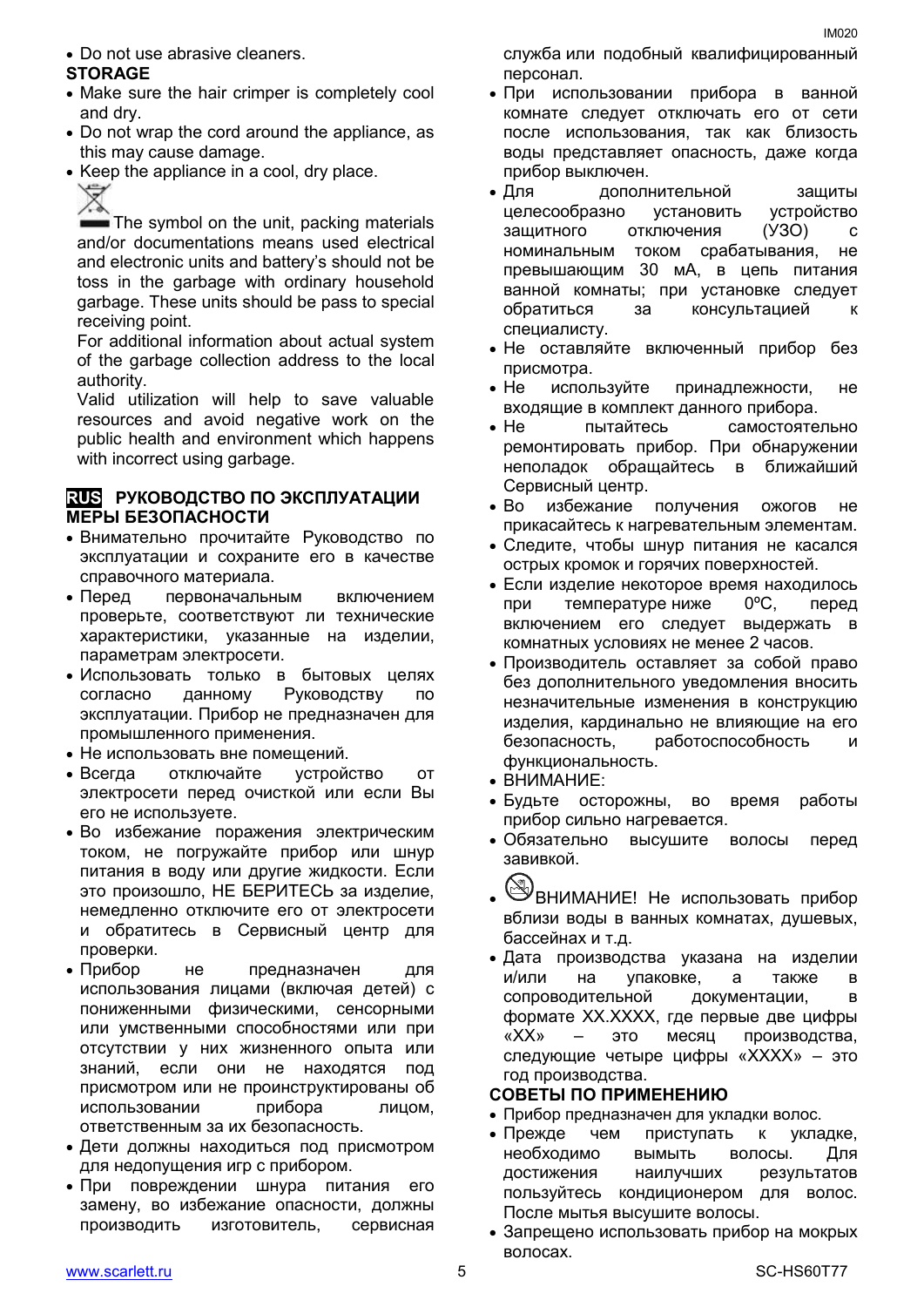- Прежде чем приступить к использованию прибора, рекомендуется нанести на волосы средство для облегчения расчесывания волос.
- Не обрабатывайте одну и ту же прядь волос слишком продолжительный период времени.
- Делая укладку, обрабатывайте все пряди волос равномерно.
- Для сохранения завивки нанесите на каждую прядь волос небольшое количество закрепляющего средства для укладки.

#### **РАБОТА**

- Полностью размотайте шнур питания.
- Подключите прибор к электросети.
- Нажмите кнопку включения, при этом световой индикатор вокруг кнопки будет мерцать.
- Регулятором температуры установите необходимую температуру для выпрямления.
- При достижении заданной температуры индикатор перестанет мерцать.

#### ЗАВИВКА

- Для в завивки тонкими поконами распределите волосы на небольшие пряди и накрутите их на щипцы. Под действием горячего воздуха образуются тугие локоны.
- Не расчесывайте волосы сразу же после завивки, подождите, пока они остынут.
- Для получения спиралевидных локонов скрутите прядь волос перед накручиванием ее на щипцы.
- При завивке волос вблизи корней будьте осторожны, избегайте контакта рабочей поверхности прибора с кожей головы.
- После окончания завивки выключите прибор, нажав на кнопку включения еще раз, и отключите прибор от электросети.

*ВНИМАНИЕ!* НЕ допускается непрерывная работа изделия свыше 15-20 минут!

#### **ОЧИСТКА И УХОД**

- Перед очисткой отключите прибор от электросети и дайте ему полностью остыть.
- Не используйте абразивные чистящие средства.

#### **ХРАНЕНИЕ**

- Дайте устройству полностью остыть и убедитесь, что корпус не влажный.
- Чтобы не повредить шнур, не наматывайте его на корпус.
- Храните прибор в прохладном, сухом месте.

Данный символ на изделии, упаковке и/или сопроводительной документации означает, что использованные электрические и электронные изделия и батарейки не должны выбрасываться вместе с обычными бытовыми отходами. Их следует сдавать в специализированные пункты приема.

Для получения дополнительной информации о существующих системах сбора отходов обратитесь к местным органам власти.

Правильная утилизация поможет сберечь ценные ресурсы и предотвратить возможное негативное влияние на здоровье людей и состояние окружающей среды, которое может возникнуть в результате неправильного обращения с отходами.

### **UA ІНСТРУКЦІЯ З ЕКСПЛУАТАЦІЇ**

- Шановний покупець! Ми вдячні Вам за придбання продукції торговельної марки SCARLETT та довіру до нашої компанії. SCARLETT гарантує високу якість та надійну роботу своєї продукції за умови дотримання технічних вимог, вказаних в посібнику з експлуатації.
- Термін служби виробу торгової марки SCARLETT у разі експлуатації продукції в межах побутових потреб та дотримання правил користування, наведених в посібнику з експлуатації, складає 2 (два) роки з дня передачі виробу користувачеві. Виробник звертає увагу користувачів, що у разі дотримання цих умов, термін служби виробу може значно перевищити вказаний виробником строк.

#### **МІРИ БЕЗПЕКИ**

- Уважно прочитайте Інструкцію з експлуатації та зберігайте її як довідковий матеріал.
- Перед першим вмиканням перевірте, чи відповідають технічні характеристики виробу, якi позначені на наклейці, параметрам електромережі.
- Використовувати тільки у побуті відповідно з вимогами Інструкції з експлуатації. Прилад не призначений для виробничого використання.
- Не використовувати поза приміщеннями.
- Завжди відключайте прилад з електромережі перед очищенням, а також якщо він не використовується.
- Шоб запобігти враження електричним струмом та загоряння, не занурюйте прилад у воду чи інші рідини. Якщо це відбулося, НЕ ТОРКАЙТЕСЯ виробу, негайно відключите його з мережі та зверниться до Сервісного центру для перевірки.
- Прилад не призначений для використання особами (у тому числі дітей) зі зниженими фізичними, сенсорними чи розумовими здібностями або за відсутності в них життєвого досвіду чи знань, якщо вони не знаходяться під наглядом чи не проінструктовані про використання приладу особою, що відповідає за їхню безпеку.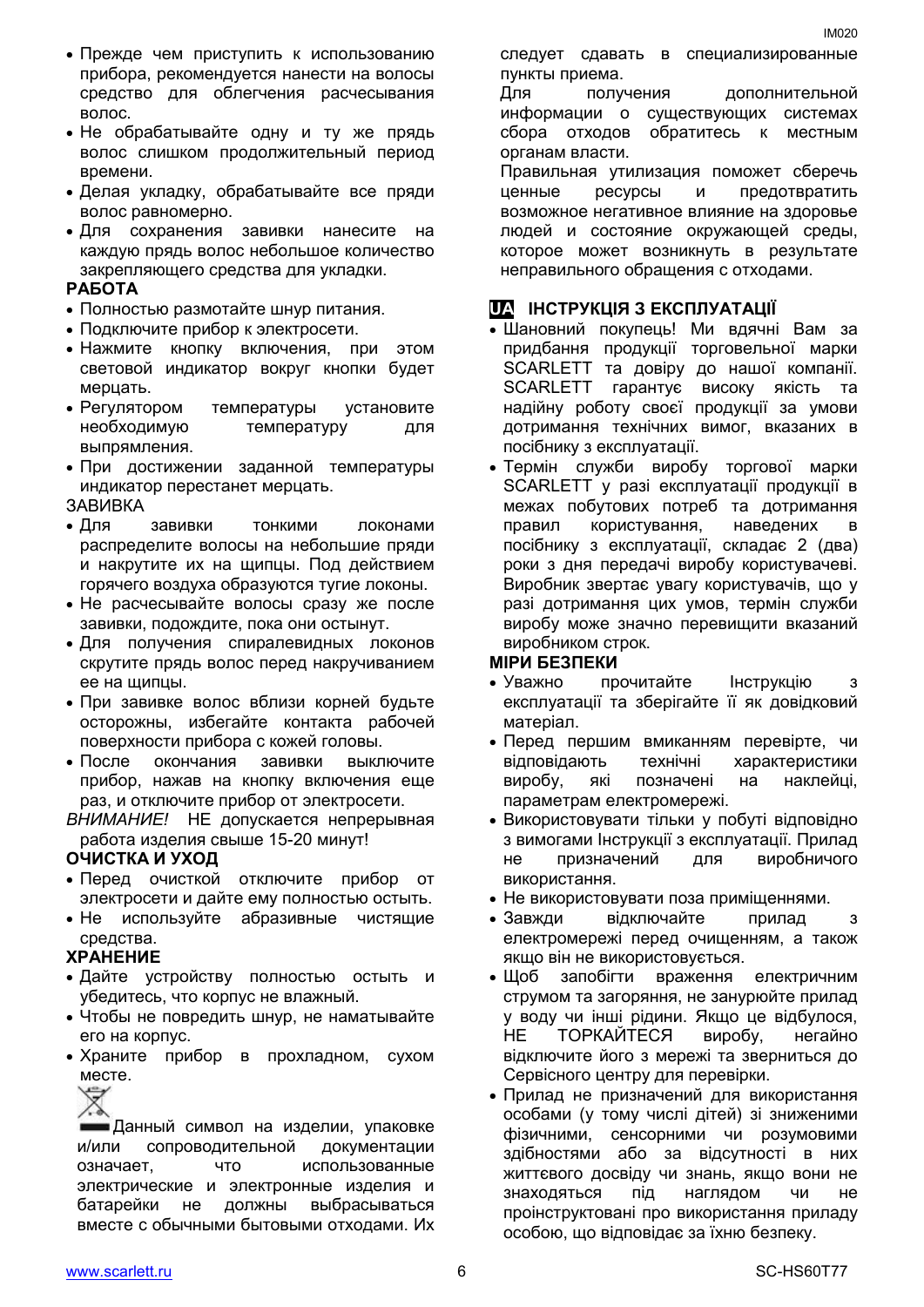- У разі пошкодження кабелю живлення його заміну, задля запобігання небезпеці, повинен здійснювати виробник, сервісна служба чи подібний кваліфікований персонал.
- При використанні пристрою у ванній кімнаті його слід відключати від мережі після експлуатації, оскільки близькість води несе небезпеку навіть при вимкненому приладі.
- Для додаткового захисту доцільно встановити пристрій захисного відключення (ПЗВ) з номінальним струмом спрацьовування, що не перевищує 30 мА, у коло живлення ванної кімнати; при встановленні слід звернутися за консультацією до фахівця.
- Не залишайте без нагляду ввімкнений прилад.
- Не використовуйте приладдя, що не входить до комплекту даного приладу.
- Не намагайтеся самостійно ремонтувати прилад. При виникненні неполадок звертайтеся до найближчого Сервісного центру.
- Не використовуйте прилад з пошкодженим шнуром живлення.
- Щоб запобігти опіків, не торкайтеся нагрівальних елементів.
- Якщо виріб деякий час знаходився при температурі нижче 0ºC, перед увімкненням його слід витримати у кімнаті не менше 2 годин.
- Виробник залишає за собою право без додаткового повідомлення вносити незначні зміни до конструкції виробу, що кардинально не впливають на його безпеку, працездатність та функціональність.
- УВАГА:
- Будьте обережні, під час роботи прилад сильно нагрівається.
- Прилад слід використовувати тільки на чистому сухому волоссі або волоссі, підсушеному рушником.
- УВАГА! Не використовувати прилад
- поблизу ванних кімнат, басейнів або інших ємностей, що вміщують воду.
- Дата виробництва вказана на виробі та/або на пакування, а також у супроводжуючій документації у форматі XX.XXXX, де перші дві цифри «XX» – це місяць виробництва, наступні чотири цифри «XXXX» – це рік виробництва.
- Обладнання відповідає вимогам Технічного регламенту обмеження використання деяких небезпечних речовин в електричному та електронному обладнанні.

### **ПОРАДИ З ВИКОРИСТАННЯ**

www.scarlett.ru SC-HS60T77 Перш ніж приступити до укладання волосся, його необхідно вимити. Для досягнення

якнайкращого результату, ретельно вимийте волосся після застосування кондиціонера для волосся. Висушіть його рушником.

- Перш ніж почати використовувати прилад, рекомендується нанести на волосся засіб для полегшення розчісування волосся.
- Не обробляйте одне і те ж пасмо волосся дуже тривалий час.
- Під час укладання, обробляйте всі пасма волосся рівномірно.
- Для збереження завивки нанесіть на кожне пасмо волосся невелику кількість засобу для фіксації укладки.

#### **РОБОТА**

- Повністю розмотайте кабель живлення.
- Увімкніть прилад у електромережу.
- Натисніть кнопку увімкнення, при цьому світловий індикатор навколо кнопки буде миготіти.
- Регулятором температури встановіть необхідну температуру для вирівнювання.
- У разі досягнення завданої температури індикатор перестане миготіти.
- ЗАВИВКА
- Для завивки тонкими локонами розміркуйте волосся на невеличкі пасма та накрутіть їх на щипці. Під впливом гарячого повітря утворюються тугі локони.
- Не розчісуйте волосся відразу ж після завивки, почекайте, поки воно охолоне.
- Для отримання спіральних локонів скрутіть пасмо волосся перед накручуванням його на щипці.
- При завивці волосся поблизу коренів будьте обережні, уникайте контакту робочої поверхні приладу зі шкірою голови.
- Після закінчення укладки натисніть кнопку увімкнення вдруге.
- Наприкінці завивки відключите прилад з електромережі.

*УВАГА!* Не допускається безперервна робота виробу більше нiж 15-20 хвилин!

#### **ОЧИЩЕННЯ ТА ДОГЛЯД**

- Перед очищенням відключите прилад з електромережі та дайте йому повністю охолонути.
- Не застосовуйте абразивні чистячі речовини.

#### **ЗБЕРЕЖЕННЯ**

- Дайте пристрою повністю охолонути та переконайтеся, що корпус сухий.
- Щоб не пошкодити шнур живлення, не намотуйте його на корпус.
- Зберігайте прилад у прохолодному сухому місці.



Цей символ на виробі, упаковці та/або в супровідній документації означає, що електричні та електронні вироби, а також батарейки, що були використані, не повинні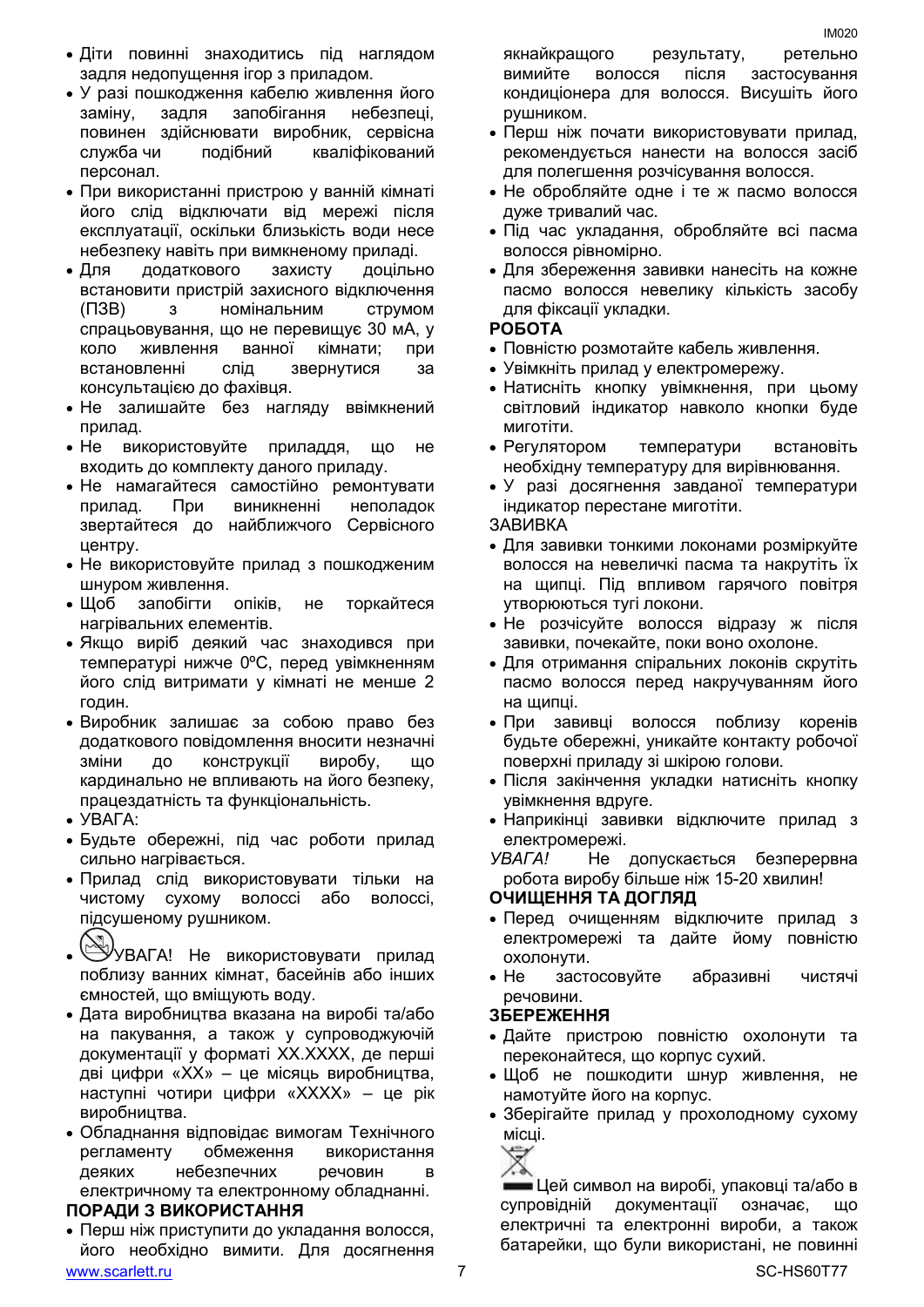Для отримання додаткової інформації щодо існуючих систем збору відходів зверніться до місцевих органів влади.

Належна утилізація допоможе зберегти цінні ресурси та запобігти можливому негативному впливу на здоров'я людей і стан навколишнього середовища, який може виникнути в результаті неправильного поводження з відходами.

### **KZ ПАЙДАЛАНУ ЖӨНІНДЕГІ НҰСҚАУЛЫҚ**

- Құрметті сатып алушы! SCARLETT сауда таңбасының өнімін сатып алғаныңыз үшін және біздің компанияға сенім артқаныңыз үшін Сізге алғыс айтамыз. Іске пайдалану нұсқаулығында суреттелген техникалық талаптар орындалған жағдайда, SCARLETT компаниясы өзінің өнімдерінің жоғары сапасы мен сенімді жұмысына кепілдік береді.
- SCARLETT сауда таңбасының бұйымын тұрмыстық мұқтаждар шеңберінде пайдаланған және іске пайдалану нұсқаулығында келтірілген пайдалану ережелерін ұстанған кезде, бұйымның қызмет мерзімі бұйым тұтынушыға табыс етілген күннен бастап 2 (екі) жылды құрайды. Аталған шарттар орындалған жағдайда, бұйымның қызмет мерзімі өндіруші көрсеткен мерзімнен айтарлықтай асуы мүмкін екеніне өндіруші тұтынушылардың назарын аударады.

#### **ҚАУІПСІЗДІК ШАРАЛАРЫ**

- Қолдану нұсқауын ықыласпен оқып шығыңыз және оны анықтамалық материал ретінде сақтаңыз.
- Алғашқы қосудың алдында бұйымның техникалық сипаттамасының жапсырмадағы, электр жүйесінде көрсетілген параметрлеріне сәйкестігін тексеріңіз.
- Осы Пайдалану нұсқауына сәйкес тек қана тұрмыстық мақсаттарда қолданылады. Аспап өнеркәсіптік қолдануға арналмаған.
- Жайдан тыс колданылмайды.
- Жабдықты тазалаудың алдында не ол қолданылмаса әрқашан лектр жүйесінен сөндіріп тастаңыз.
- Электр тоғының ұруына және жануға тап болмау үшін, құралды суға немесе басқа сұйықтықтарға батырмаңыз. Егер бұл жағдай болса, бұйымды ҰСТАМАҢЫЗ, оны электр жүйесінен дереу сөндіріп тастаңыз және сервис орталығына тексертіңіз.
- www.scarlett.ru 8 and 8 SC-HS60T77 Дене, жүйке не болмаса ақыл-ой кемістігі бар, немесе осы құрылғыны қауіпсіз пайдалану үшін тәжірибесі мен білімі жеткіліксіз адамдардың (соның ішінде

балалардың) қауіпсіздігі үшін жауап беретін адам қадағаламаса немесе аспапты<br>пайдалану бойынша нұсқау бермесе, пайдалану бойынша нұсқау бермесе, олардың бұл аспапты қолдануына болмайды.

- Балалар аспаппен ойнамауы үшін оларды үнемі қадағалап отыру керек.
- Қуат бауы бүлінген жағдайда, қатерден аулақ болу үшін оны ауыстыруды өндіруші, сервистік қызмет немесе соған ұқсас білікті қызметкерлер іске асыруға тиіс.
- Құрылғыны ванна бөлмесінде пайдаланған кезде пайдаланудан кейін оны желіден ажырату қажет, себебі судың жақын болуы, тіпті аспап ажыратулы тұрған кезде де қауіп тудырады.
- Қосымша қорғаныш үшін ванна бөлмесінің қорек тізбегіне 30 мА аспайтын іске қосылудың номиналды тогы бар қорғаныш ажырату құрылғысын (ҚАҚ) орнатқан дұрыс, орнатқанда кеңес алу үшін маманға жүгінген жөн.
- Қосылған құралды қараусыз қалдырмаңыз.
- Бересі жинаққа енгізілмеген керекжарақтармен қолданбаңыз.
- Құрылғыны өз бетіңізше жөндеуге талпынбаңыз. Олқылықтар пайда болса жақын арадағы сервис орталығына апарыңыз.
- Қоректену бауы зақымдалған аспапы қолданбаңыз.
- Күйіктердің алу құтылуына жылытқыш элементтерге тимеңіздер.
- Егер бұйым біршама уақыт 0ºC-тан төмен температурада тұрса, іске қосар алдында оны кем дегенде 2 сағат бөлме температурасында ұстау керек.
- Өндіруші бұйымның қауіпсіздігіне, жұмыс өнімділігі мен жұмыс мүмкіндіктеріне түбегейлі әсер етпейтін болмашы өзгерістерді оның құрылмасына қосымша ескертпестен енгізу құқығын өзінде қалдырады.
- ЕСКЕРТУ:
- Абай болыңыз, жұмыс істеп тұрғанда аспап қатты қызып кетеді!
- Аспапты тек таза құрғақ шашқа немесе сүлгімен сорғытылған шашқа ғана қолдану керек.
- ЕСКЕРТУ! Аспапты жуынатын бөлмелерге, бассейндерге және ішінде суы бар басқа ыдыстарға жақын жерде пайдалануға болмайды.
- Жасап шығарылған күні бұйымда және (немесе) қаптамада, сондай-ақ ілеспе құжаттамада, XX.XXXX пішімінде көрсетілген, мұндағы алғашқы екі сан «XX» – жасап шығарылған айы, келесі төрт сан «XXXX» – жасап шығарылған жылы.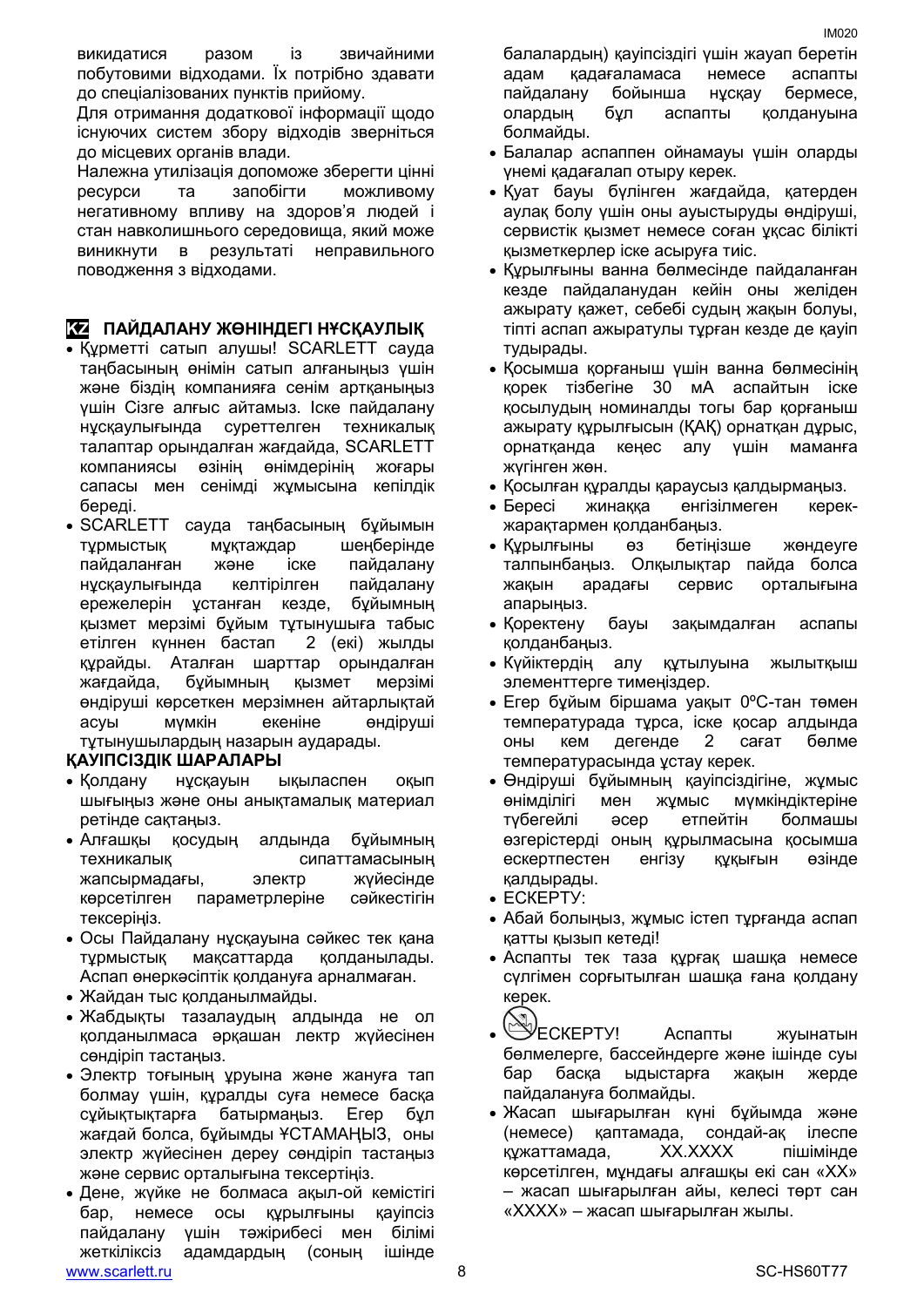#### **ҚОЛДАНУ ЖӨНІНДЕ КЕҢЕС**

- Шашты жатқызуға кіріспес бұрын шашты жуу қажет. Барынша жақсы нәтижеге жету үшін, шаш баптағыш кондиционерді қолданғаннан кейін шашыңызды әбден шайыңыз. Шашыңызды сүлгімен құрғатыңыз.
- Аспапты пайдалануңға кірісерден бұрын шашқа шаш тарауды жеңілдетуге арналған құралды жағуға кеңес береміз.
- Бір тұлымды тым ұзақ уақыт сәндемеңіз.
- Шашты сәндеп жатқызған кезде, шаштың барлық тұлымдарын біркелкі өңдеңіз.
- Шаштың бұйрасын сақтау үшін шаштың әр тұлымына шашты жатқызатын бекіткіш заттың шамалы мөлшерін жағыңыз.

#### **ЖҰМЫС**

- Куат сымын тугелдей жазыныз.
- Аспапты электр желісіне жалғаңыз.
- Іске қосу түймесін басыңыз, сол кезде түйменің айналасындағы жарық индикаторы жыпылықтайды.
- Температура реттегішінің көмегімен тіктеу үшін қажетті температураны орнатыңыз.
- Берілген температураға жеткен кезде индикатор жыпылықтауын тоқтатады.

#### БҰЙРАЛАУ

- Жіңішке бұрымдармен бұйралау үшін шашты шағын бұрымдарға бөліңіз және оларды қысқаштарға ораңыз. Ыстық ауаның әрекеті арқасында тығыз бұрымдар жасалады.
- Шашты бұйралаудан кейін дереу тарамаңыз, оның суығанын күтіңіз.
- Иректелген тұлым жасау үшін бір тұлым шашты қысқышқа орамай тұрып шиыршықтап алыңыз.
- Шаштың түбіне жақын бұйралаған кезде абай болыңыз, аспаптың беткі қабатын құйқаңызға тигізбеуге тырысыңыз.
- Шашты сәндеп жатқызғаннан кейін іске қосу түймесін тағы бір рет басыңыз.
- Бұйралауды бітіргеннен кейін электр жүйесінен аспапты сөндіріп тастаңыз.

*НАЗАР!* Бұйымның 15-20 минуттан көп толассыз жұмыс істеуі мүмкін етілмейді!

#### **ТАЗАЛАУ ЖӘНЕ КҮТІМ**

- Тазалаудың алдында электр жүйесінен аспапты сөндіріп тастаңыз.
- Қайрақты тазартушы заттарды қолданбаңыз.

#### **САҚТАУ**

- Аспапты толық суындырыңыз және тұлғаның дымқыл емесіне көз жеткізіңіз.
- Қоректену бауына зақымдамау үшін, оны тұлғаға орамаңыз.
- Аспапты салқын, құрғақ орында сақтаңыз.

 Өнімдегі, қораптағы және/немесе қосымша құжаттағы осындай белгі қолданылған электрлік және электрондық

www.scarlett.ru 8 November 2012 1 SC-HS60T77 3 November 2013 1 SC-HS60T77 3 November 2014 1 SC-HS60T77 3 November 2014 1 SC-HS60T77 3 November 2014 1 SC-HS60T77 3 November 2014 1 SC-HS60T77 3 November 2014 1 SC-HS60T77 3 N

бұйымдар мен батарейкалар кәдімгі тұрмыстық қалдықтармен бірге шығарылмауы керек дегенді білдіреді. Оларды арнайы қабылдау бөлімшелеріне өткізу қажет.

Қалдықтарды жинау жүйелері туралы қосымша мәліметтер алу үшін жергілікті басқару органдарына хабарласыңыз.

Қалдықтарды дұрыс кәдеге жарату бағалы ресурстарды сақтауға және қалдықтарды дұрыс шығармау салдарынан адамның денсаулығына және қоршаған ортаға келетін теріс әсерлердің алдын алуға көмектеседі.

## **EST KASUTAMISJUHEND OHUTUSNÕUANDED**<br>• Lugege käesd

- käesolev kasutusiuhend tähelepanelikult läbi ja hoidke see tuleviku tarbeks alles.
- Enne esimest vooluvõrku lülitamist kontrollige, et seadme etiketil osutatud andmed vastaksid kohaliku vooluvõrgu andmetele.
- Antud seade on mõeldud ainult koduseks kasutamiseks, mitte tööstuslikuks kasutamiseks.
- Ärge kasutage seadet väljas.
- Alati ühendage seade vooluvõrgust enne puhastamist või kui Te seda ei kasuta.
- Elektrilöögi saamise ja süttimise vältimiseks ärge asetage seadet vette ja teistesse vedelikesse. Kui seade on vette sattunud, ÄRGE SEDA KATSUGE, eemaldage lõikur kohe vooluvõrgust ja pöörduge teeninduskeskuse poole kontrollimiseks.
- Seadet ei tohi kasutada isikud (kaasa arvatud lapsed), kelle füüsilised, tunnetuslikud või vaimsed võimed on alanenud, või kellel puuduvad sellekohased kogemused ja teadmised, kui nad ei ole kontrolli all või kui neid ei ole juhendanud isik, kes vastutab nende ohutuse eest.
- Lapsed peavad olema kontrolli all, ärge lubage lastel seadmega mängida.
- Toitejuhtme vigastuse korral peab selle ohu vältimiseks asendama tootja, tema volitatud teeninduskeskus või muu analoogiline kvalifitseeritud personal.
- Seadme kasutamisel vannitoas tohib seade väljalülitada pärast kasutamist, sest vee lähedus on ohtlik isegi kui seade on väljalülitatud.
- Lisa kaitseks on otstarbekohane paigaldada vannitoa automaatse väljalülitamisseadet (AV) nominaalse rakenduse tähtajaga, mis ei ületa 30 мА. Paigaldamisel tuleb pöörduda spetsialisti poole konsulteerimiseks.
- Ärge jätke töötavat seadet järelvalveta.
- Ärge kasutage tarvikuid, mis ei kuulu komplekti.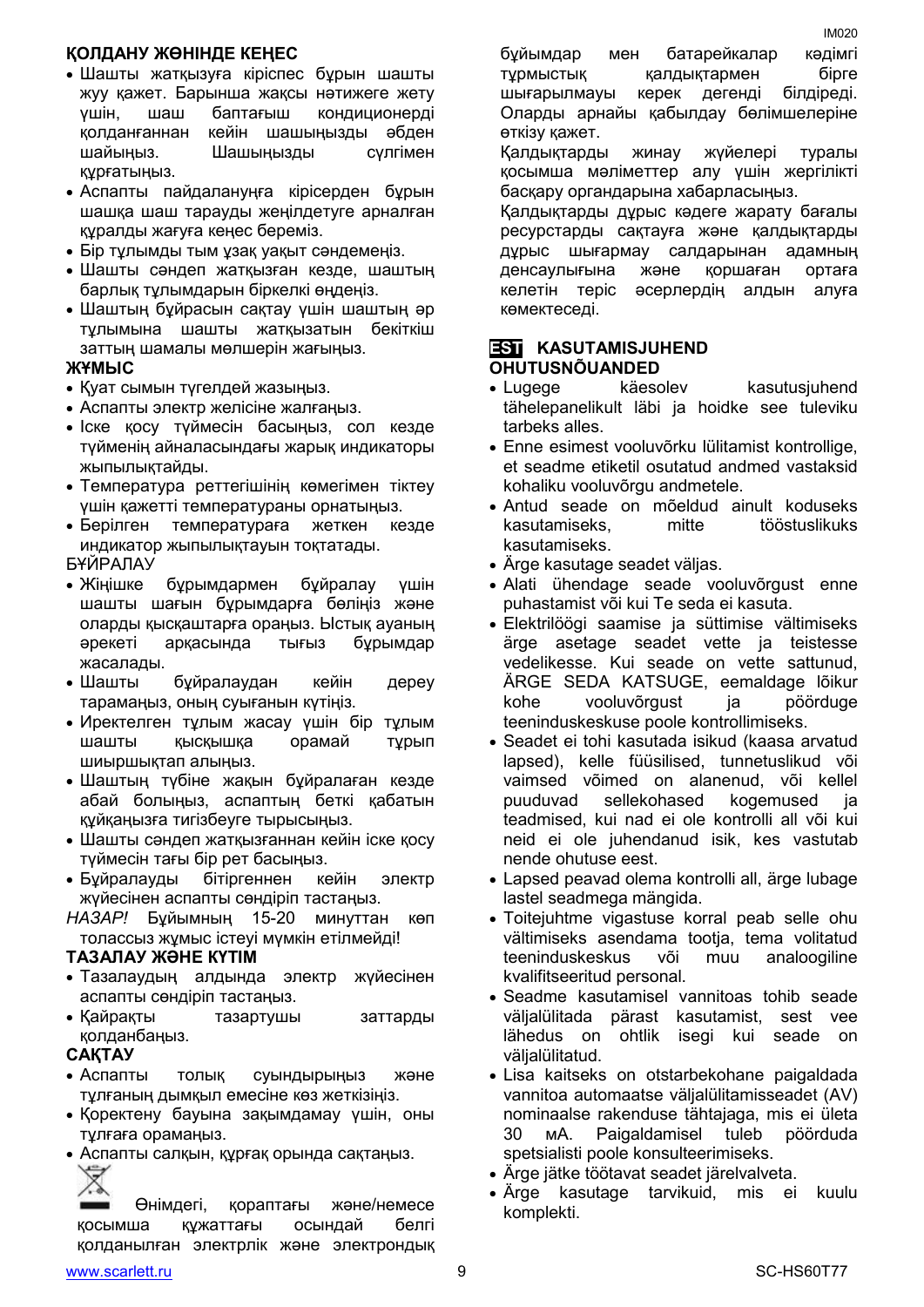- Ärge püüdke antud seadet iseseisvalt remontida. Vea kõrvaldamiseks pöörduge lähima teeninduskeskuse poole.
- Ärge kasutage vigastatud elektrijuhtmega seadet.
- Olge ettevaatlik, kütteelementide puudutamine võib tuua kaasa põletusi.
- Kui toode on olnud mõnda aega õhutemperatuuril alla 0 ºC, tuleb hoida seda enne sisselülitamist vähemalt 2 tundi toatemperatuuril.
- Tootja jätab endale õiguse teha ilma täiendava teatamiseta toote konstruktsiooni ebaolulisi muudatusi, mis ei mõjuta selle ohutust, töövõimet ega funktsioneerimist.
- TÄHELEPANU:
- Olge ettevaatlikud, seade läheb töötades väga kuumaks.
- Seadet tuleb kasutada ainult puhaste kuivade juuste või käterätiga kuivatatud juuste seadmiseks.<br> $\bigotimes_{\tau \text{KHFT}}$
- TÄHELEPANU! Mitte kasutada seadet vannide, basseinide või muude veemahutite läheduses.
- Tootmisaeg on näidatud tootel ja/või pakendil, samuti saatedokumentidel, formaadis XX.XXXX, kus esimesed kaks numbrit XX tähendavad tootmiskuud, järgmised neli numbrit XXXX aga tootmisaastat.

#### **KASUTUSJUHISED**

- Enne kui alustada soengu tegemist, tuleb juuksed puhtaks pesta. Parimate tulemuste saavutamiseks peske juuksed pärast juustekonditsioneeri kasutamist hoolikalt puhtaks. Kuivatage juuksed rätikuga.
- Enne kui alustada seadme kasutamist, on soovitatav kanda juustele kammimist lihtsustavat palsamit.
- Ärge töödelge üht ja sedasama juuksesalku pika aja vältel.
- Soengu tegemiseks töödelge kõiki juuksesalke ühtlaselt.
- Kandke loki kaitsmiseks igale salgule väike kogus juuksefiksaatorit.

#### **KASUTAMINE**

- Kerige toitejuhe täielikult lahti.
- Ühendage seade elektrivõrku.
- Vajutage lülitusnupule. Valgusindikaator ümber nupu hakkab vilkuma.
- Seadke temperatuuriregulaatoriga sirgestamiseks vajalik temperatuur.
- Valitud temperatuuri saavutamisel lõpetab indikaator vilkumise.
- LOKKIDE TEGEMINE
- Peenikeste lokkide tegemiseks jaotage juuksed väikesteks salkudeks ja keerake need tangide ümber. Kuuma õhuvoo mõjul moodustuvad pinged lokid.
- Laske juustel jahtuda, enne kui asute neid kammima.
- Spiraallokkide saamiseks keerutage juuksesalku enne ümber lokirulli keeramist.
- Juuste keeramisel juuksejuurte lähedal vältige seadme tööpinna sattumist vastu peanahka.
- Pärast juuste sirgestamist vajutage veel kord lülitusnupule.
- Pärast kasutamist eemaldage seade vooluvõrgust.
- *TÄHELEPANU!* Ärge kasutage seadet üle 15- 20 minuti!

#### **PUHASTUS JA HOOLDUS**

- Enne puhastamist eemaldage seade vooluvõrgust ja laske sellel täielikult maha jahtuda.
- Ärge kasutage abrasiivseid puhastusvahendeid.

#### **HOIDMINE**

- Laske seadmel täielikult maha jahtuda ja veenduge, et korpus ei ole märg.
- Juhtme vigastamise vältimiseks ärge kerige seda korpuse ümber.
- Hoidke seade jahedas kuivas kohas.<br>
→



Antud sümbol tootel, pakendil ja/või saatedokumentatsioonis tähendab, et kasutatud elektrilisi ja elektroonilisi tooteid ja patareisid ei tohi ära visata koos tavaliste olmejäätmetega. Need tuleb anda ära spetsialiseeritud vastuvõtupunktidesse.<br>Täiendava informatsiooni saa

informatsiooni saamiseks olemasolevatest jäätmete kogumise süsteemidest pöörduge kohalike võimuorganite poole.

Õige utiliseerimine aitab hoida kokku hinnalisi ressursse ning ennetada võimalikku negatiivset mõju inimeste tervisele ja ümbritseva keskkonna olukorrale, mis võib tekkida jäätmete ebaõige käitlemise tulemusel.

#### **LV LIETOŠANAS INSTRUKCIJA DROŠĪBAS NOTEIKUMI**

- Atidžiai perskaitykite Vartotojo instrukciją ir išsaugokite ją tolimesniam naudojimui.
- Prieš pirmąjį naudojimą patikrinkite, ar ant lipduko nurodytos gaminio charakteristikos atitinka elektros tinklo parametrus.
- Prietaisą naudokite tik buitiniams tikslams laikydamiesi Vartotojo instrukcijos sąlygų. Prietaisas nėra skirtas pramoniniam naudojimui.
- Naudokite prietaisa tik patalpose.
- Prieš valydami pritaisą bei jo nesinaudodami visada išjunkite jį iš elektros tinklo.
- Lai izvairītos no elektrostrāvas trieciena vai aizdegšanās, negremdējiet ierīci ūdenī vai kādā citā šķidrumā. Ja tas ir noticis NEAIZTIECIET ierīci nekavējoties atslēdziet to no elektrotīkla un dodieties uz tuvāko servisa centru ierīces pārbaudei.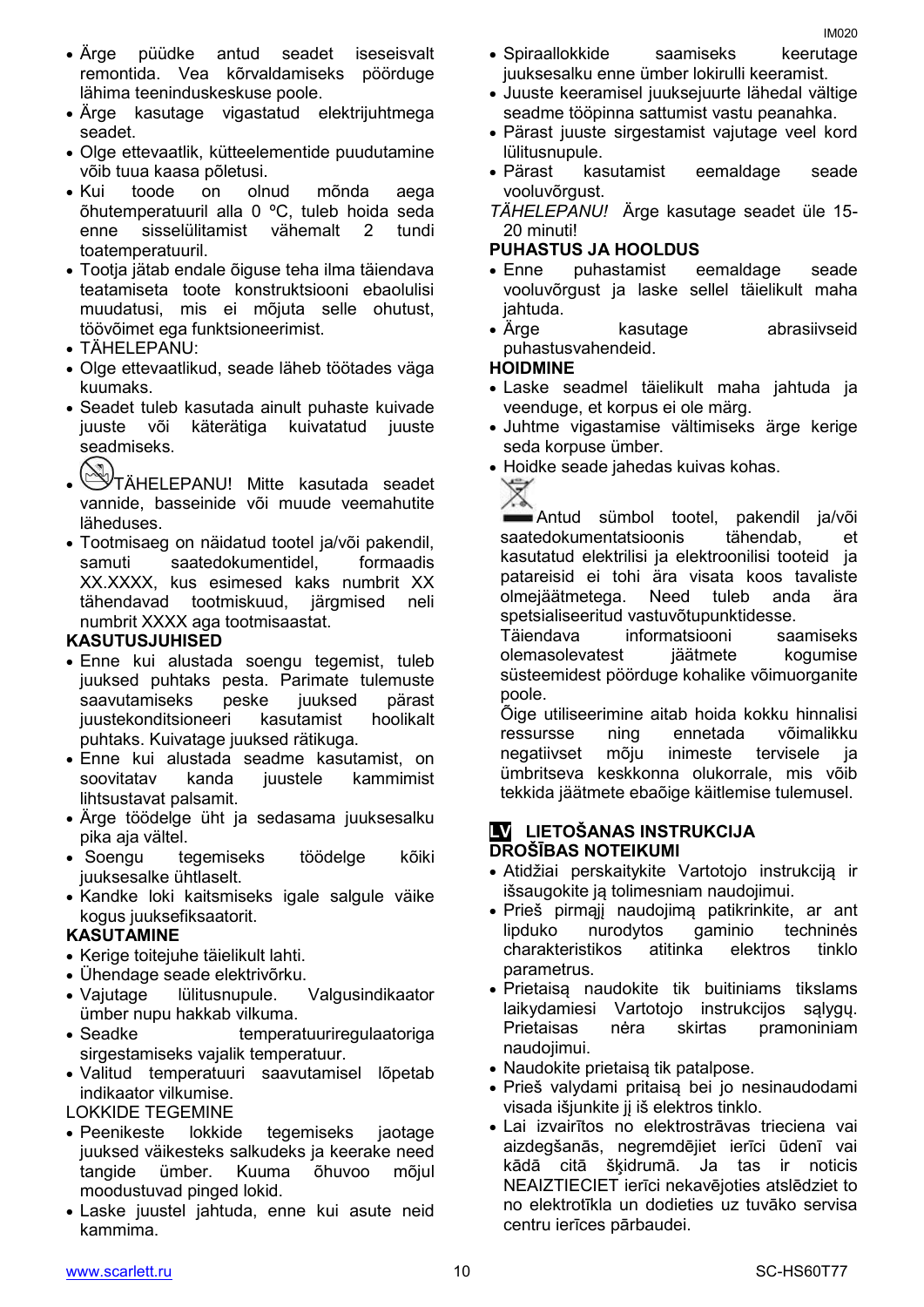- Bērni ir jākontrolē, lai nepieļautu spēlēšanos ar ierīci
- Barošanas vada bojājuma gadījumā, drošības pēc, tā nomaiņa jāuztic ražotājam, servisa dienestam vai analoģiskam kvalificētam personālam
- Naudodamiesi prietaisu vonios kambaryje, iškart išjunkite jį iš elektros tinklo baigę jo naudotis, nes vanduo kelia pavoju net tada, kai prietaisas yra išjungtas.
- Norėdami papildomai apsaugoti prietaisą, galite įmontuoti į vonios kambario elektros grandinę apsauginio išjungimo įrenginį (AIĮ), turintį nominalią suveikimo elektros srovę, neviršijančią 30 mA; šiam veiksmui atlikti kreipkitės konsultacijos į specialistą.
- Nepalikite įjungto prietaiso be priežiūros.
- Nenaudokite neįeinančių į prietaiso komplektą reikmenų.
- Nenaudokite prietaiso, jei jo elektros laidas ir/arba šakutė buvo pažeisti. Remontuoti prietaisą galima tik autorizuotame Serviso centre.
- Nebandykite savarankiškai taisyti prietaiso. Atsiradus nesklandumams kreipkitės į artimiausią Serviso centrą.
- Norėdami išvengti nudegimų, nelieskite šildymo elementų.
- Jeigu gaminys kai kurį laiką buvo laikomas žemesnėje nei 0 ºC temperatūroje, prieš įjungdami prietaisą palaikykite jį kambario temperatūroje ne mažiau kaip 2 valandas
- Gamintojas pasilieka teisę be atskiro perspėjimo nežymiai keisti įrenginio konstrukciją išsaugant jo saugumą, funkcionalumą bei esmines savybes.
- DĖMESIO:
- Jeigu prietaisas yra įjungtas į elektros tinklą arba buvo ką tik išjungtas, nedėkite jo ant neapsaugoto paviršiaus arba elektros maitinimo laido.
- Prietaisą galima naudoti tik ant švarių sausų plaukų arba ant rankšluosčiu išdžiovintų plaukų.
- UZMANĪBU! Neizmantot ierīci vannas istabu, baseinu un citu ūdenstilpņu tuvumā.
- Izgatavošanas datums ir norādīts uz izstrādājuma un/vai iepakojuma, kā arī pavaddokumentos, formātā XX.XXXX, kur pirmie divi cipari XX ir izgatavošanas mēnesis, nākamie četri XXXX – izgatavošanas gads.

#### **LIETOŠANAS PADOMI**

www.scarlett.ru 11 SC-HS60T77 Pirms veidošanas mati ir jāizmazgā. Lai panāktu labākus rezultātus pēc matu

kondicioniera lietošanas, rūpīgi izskalojiet matus. Izžāvējiet matus ar dvieli.

- Pirms ierīces izmantošanas ieteicams ieklāt matos līdzekli, kas atvieglo ķemmēšanu.
- Neapstrādājiet vienu un to pašu šķipsnu pārāk ilgi.
- Ieveidojot matus, apstrādājiet visas matu šķipsnas vienmērīgi.
- Lai saglabātu veidojumu, apstrādājiet katru šķipsnu ar nelielu daudzumu fiksējoša matu veidošanas līdzekļa.

#### **EKSPLUATĀCIJA**

- Pilnīgi iztiniet barošanas vadu.
- Pievienojiet ierīci elektrotīklam.
- Piespiediet ieslēgšanas pogu, gaismas indikators apkārt pogai sāks mirgot.
- Ar temperatūras regulatoru uzstādiet nepieciešamo matu taisnošanas temperatūru.
- Sasniedzot vajadzīgo temperatūru, indikators pārstās mirgot.
- SAVĪŠANA
- Lai savītu matus tievās šķipsnās, sadaliet matus nelielās šķipsnās un uztiniet tās uz knaiblēm. Karstā gaisa iedarbībā veidosies stingras lokas.
- Neķemmējiet matus uzreiz pēc to ieveidošanas, uzgaidiet, kamēr tie atdzisīs.
- Lai iegūtu spirālveida cirtas, vispirms savijiet matu šķipsnu un tad apvijiet to ap lokšķērēm.
- Veidojot matus sakņu tuvumā, esiet piesardzīgi, nepieļaujiet ierīces darba virsmas saskari ar galvas ādu.
- Beidzot darbu, piespiediet ieslēgšanas pogu vēlreiz.
- Pēc matu ieveidošanas atslēdziet ierīci no elektrotīkla.
- *UZMANĪBU!* Nepieļaujiet ierīces nepārtrauktu darbību vairāk kā 15-20 minūtes!

#### **TĪRĪŠANA UN KOPŠANA**

- Pirms ierīces tīrīšanas atslēdziet to no elektrotīkla un ļaujiet tai pilnīgī atdzist.
- Neizmantojiet abrazīvus tīrīšanas līdzekļus.

#### **GLABĀŠANA**

- Ļaujiet ierīcei pilnībā atdzist un pārliecinaties, ka tā nav mitra.
- Lai nesabojātu elektrovadu neuztiniet to uz ierīces korpusa.
- Glabājiet ierīci vēsā, sausā vietā.



Šis simbols uz izstrādājuma, iepakojuma un/vai pavaddokumentiem nozīmē, ka nolietotus elektro- vai elektroniskos izstrādājumus un baterijas nedrīkst izmest kopā ar parastajiem sadzīves atkritumiem. Tie ir jānodod specializētajos pieņemšanas punktos.

Lai iegūtu papildu informāciju par esošajām atkritumu savākšanas sistēmām, vērsieties vietējā pašvaldībā.

Pareiza utilizācija palīdzēs saglabāt vērtīgus resursus un novērst iespējamo negatīvo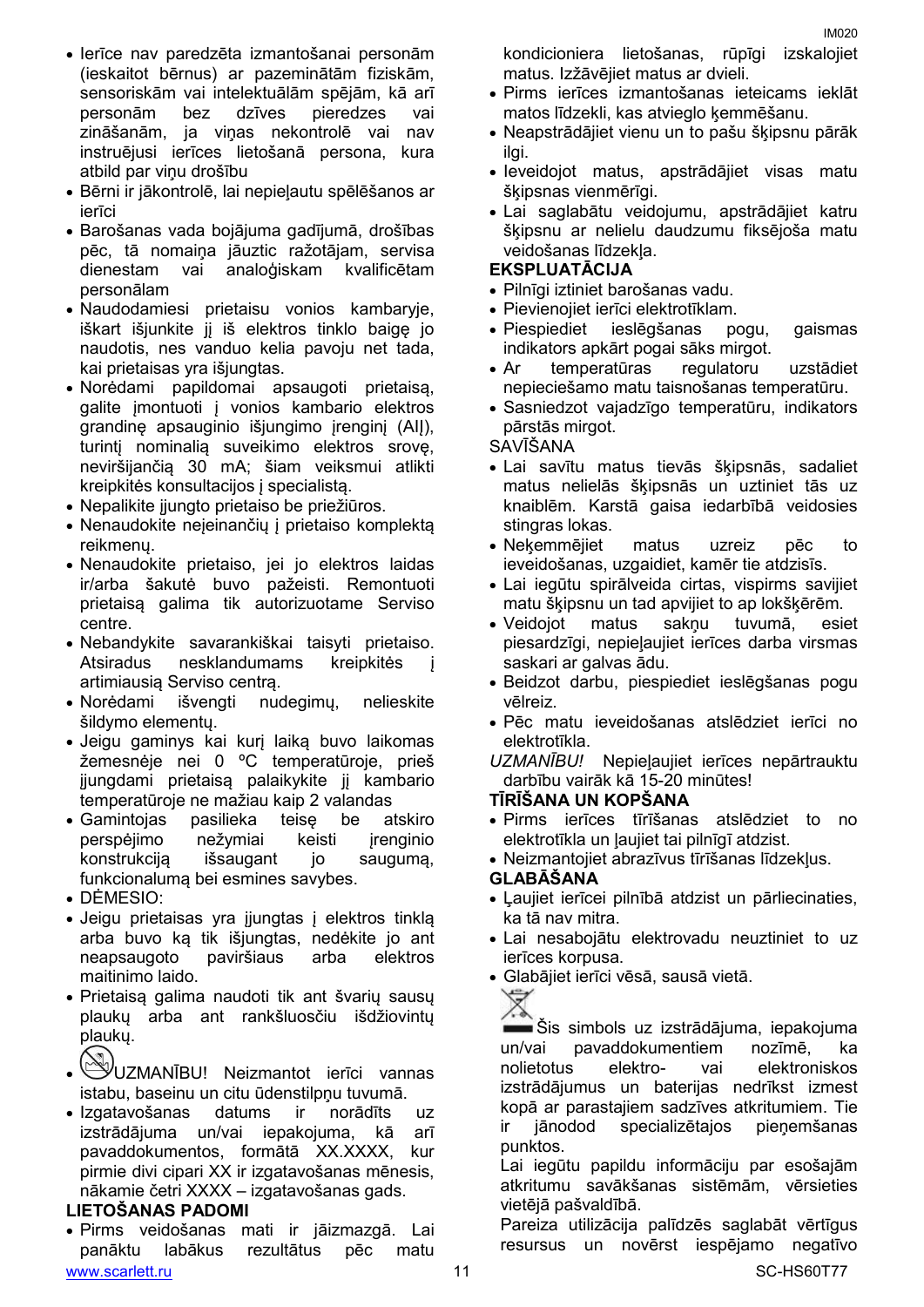ietekmi uz cilvēku veselību un apkārtējās vides stāvokli, kas var rasties nepareizas rīkošanās ar atkritumiem rezultātā.

### **LT VARTOTOJO INSTRUKCIJA SAUGUMO PRIEMONĖS**

- Atidžiai perskaitykite Vartotojo instrukciją ir išsaugokite ją tolimesniam naudojimui.
- Prieš pirmąjį naudojimą patikrinkite, ar ant lipduko nurodytos gaminio techninės charakteristikos atitinka elektros tinklo parametrus.
- Prietaisa naudokite tik buitiniams tikslams laikydamiesi Vartotojo instrukcijos sąlygų. Prietaisas nėra skirtas pramoniniam naudojimui.
- Naudokite prietaisa tik patalpose.
- Prieš valydami pritaisą bei jo nesinaudodami visada išjunkite jį iš elektros tinklo.
- Norėdami išvengti nutrenkimo elektros srove ar gaisro pavojaus, nenardinkite prietaiso į vandenį bei kitus skysčius. Įvykus tokiai situacijai, NELIESDAMI prietaiso, nedelsdami išjunkite jį iš elektros tinklo ir kreipkitės į Serviso centrą.
- Prietaisas nėra skirtas naudoti fizinę, jutiminę ar protinę negalią turintiems asmenims (įskaitant vaikus) ar patirties ir žinių neturintiems asmenims, jei jų neprižiūri ar jų dėl eksploatavimo neinstruktuoja už prietaiso saugą atsakingas asmuo.
- Vaikus reikia prižiūrėti, kad jie nežaistų prietaisu.
- Pažeistą maitinimo laidą, siekiant išvengti pavojaus, turi pakeisti gamintojas, techninės priežiūros tarnyba ar kvalifikuotas personalas.
- Prietaisu vonios kambaryje, iškart išjunkite jį iš elektros tinklo baigę jo naudotis, nes vanduo kelia pavoju net tada, kai prietaisas yra išiungtas.
- Norėdami papildomai apsaugoti prietaisą, galite įmontuoti į vonios kambario elektros grandinę apsauginio išjungimo įrenginį (AIĮ), turintį nominalią suveikimo elektros srovę, neviršijančią 30 mA; šiam veiksmui atlikti kreipkitės konsultacijos į specialistą.
- Neleiskite vaikams naudotis prietaisu.
- Nepalikite įjungto prietaiso be priežiūros.
- Nenaudokite neieinančių į prietaiso komplekta reikmenų.
- Norėdami išvengti nudegimų, nelieskite šildymo elementų.
- Nebandykite savarankiškai remontuoti prietaiso arba keisti jo detalių. Atsiradus gedimams kreipkitės į artimiausią Serviso centrą.
- Jeigu gaminys kai kurį laiką buvo laikomas žemesnėje nei 0 ºC temperatūroje, prieš įjungdami prietaisą palaikykite jį kambario temperatūroje ne mažiau kaip 2 valandas.
- www.scarlett.ru 12 SC-HS60T77 Gamintojas pasilieka teisę be atskiro perspėjimo nežymiai keisti įrenginio

konstrukciją išsaugant jo saugumą, funkcionalumą bei esmines savybes.

- DĖMESIO:
- Pasirūpinkite, kad į ortakių angas nepatektų plaukai, dulkės arba pūkai.
- Neuždenkite įeinančias ir išeinančias ortakių angas, nes kitaip variklis ir šildymo elementai gali sudegti.
	-
- DĖMESIO! Nenaudokite prietaiso vonios kambaryje, baseine bei šalia kitų vandens šaltinių.Naudodamiesi.
- Pagaminimo data nurodyta ant gaminio ir (arba) pakuotės, taip pat pridedamoje dokumentacijoje XX.XXXX formatu, kur pirmieji du simboliai "XX" žymi pagaminimo mėnesį, o toliau einantys keturi simboliai "XXX" žymi pagaminimo metus.

#### **NAUDOJIMO PATARIMAI**

- Prieš pradėdami šukuotis išplaukite plaukus. Geresniam rezultatui pasiekti pasinaudojus plaukų kondicionieriumi kruopščiai išskalaukite plaukus. Išdžiovinkite plaukus rankšluosčiu.
- Prieš pradedant naudotis prietaisu rekomenduojama užtepti ant plauku šukavimą palengvinančią priemonę.
- Nelaikykite tą pačią plaukų sruogą ant žnyplių pernelyg ilgai.
- Garbanodami plaukus garbanokite visas plaukų sruogas tolygiai.
- Norėdami, kad šukuosena išliktų ilgiau, naudokite nedidelį plaukų formavimo priemonės kiekį kiekvienai sruogai užfiksuoti.

#### **VEIKIMAS**

- Pilnai ištraukite maitinimo laidą.
- liunkite prietaisa į maitinimo tinklą.
- Paspauskite įjungimo mygtuką, aplink mygtuką ims mirksėti šviesos indikatorius.
- Nustatykite reikiamą temperatūrą jos reguliatoriumi ištiesinimui.
- Pasiekus reikiamą temperatūrą, indikatorius nebemirksės.
- GARBANOJIMAS
- Norėdami sugarbanoti plaukus plonomis garbanomis padalinkite juos į nedideles sruogas ir apvyniokite plaukų sruogą aplink žnyples. Veikiant karštam orui pasieksite standžių sruogų efektą.
- Suformavę šukuoseną, nešukuokite plaukų iš karto, palaukite, kol jie atvės.
- Norėdami suformuoti spiralines garbanas, susukite plaukų sruogą prieš vyniodami ją ant žnyplių.
- Garbanodami plaukus ties šaknų, būkite atsargūs – prietaiso darbo paviršius neturi liestis su galvos odą.
- Baige formuoti šukuosena, paspauskite įjungimo mygtuką dar kartą.
- Suformavę šukuoseną, išjunkite prietaisą iš elektros tinklo.
- *DĖMESIO!* NELEIDŽIAMA nepertraukiamai naudotis prietaisu ilgiau kaip 15-20 minučių!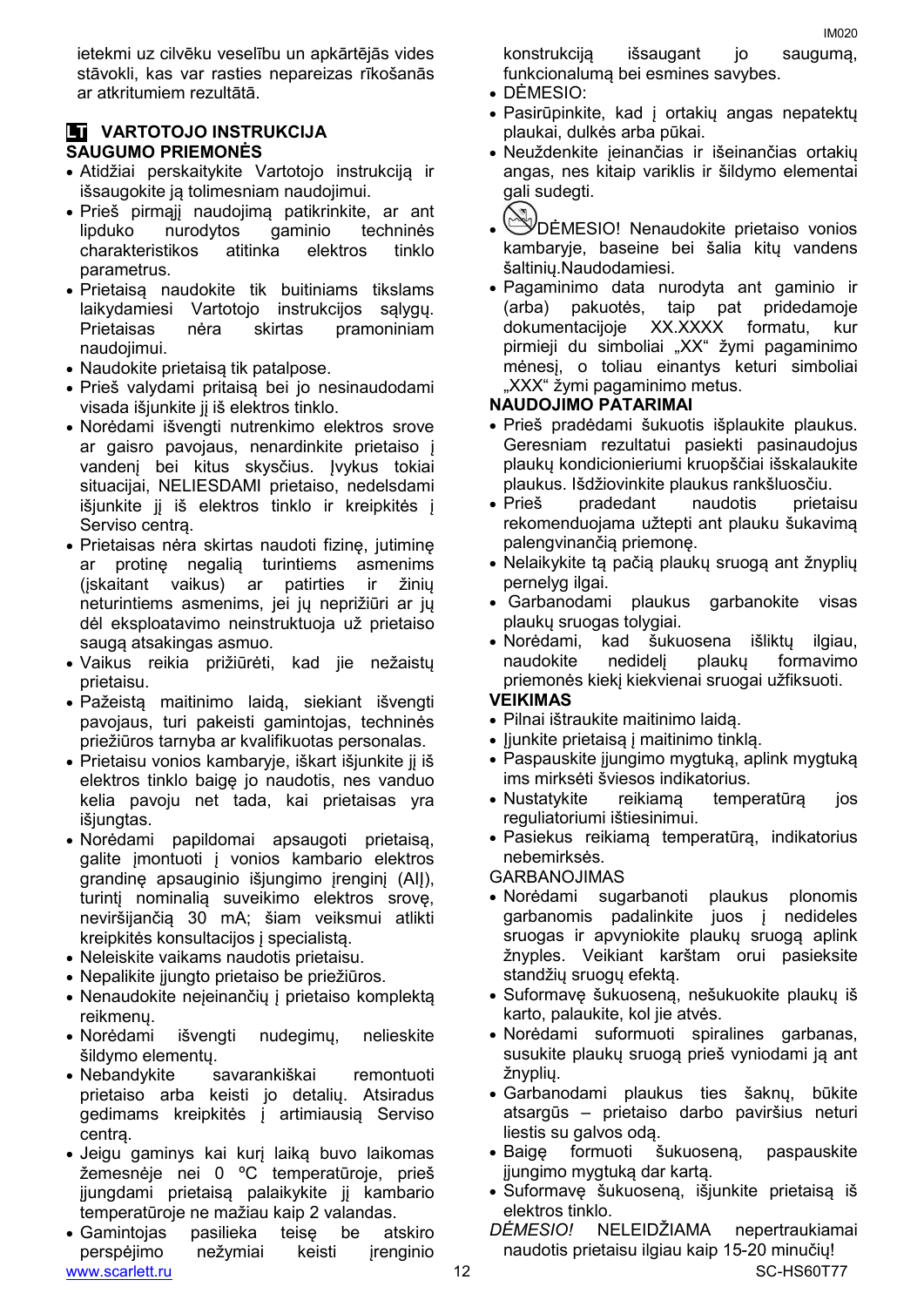### **VALYMAS IR PRIEŽIŪRA**

- Prieš valydami prietaisą išjunkite jį iš elektros tinklo ir leiskite jam visiškai atvėsti.
- Nenaudokite šveitimo valymo priemonių.

#### **SAUGOJIMAS**

- Leiskite prietaisui visiškai atvėsti, ir įsitikinkite, kad jo korpusas yra sausas.
- Nevyniokite laido aplink korpusą, nes taip galite jį pažeisti.
- Laikykite prietaisą vėsioje sausoje vietoje. X.

Šis simbolis ant gaminio, pakuotėje ir (arba) lydinčioje dokumentacijoje reiškia, kad naudojami elektriniai ir elektroniniai gaminiai bei baterijos neturėtų būti išmetami (išmestos) kartu su įprastinėmis buitinėmis atliekomis. Juos (jas) reikėtų atiduoti specializuotiems priėmimo punktams.

Norint gauti papildomos informacijos apie galiojančias atliekų surinkimo sistemas, kreipkitės į vietines valdžios institucijas.

Teisingai utilizuojant atliekas, sutaupysite vertingų išteklių ir apsaugosite žmonių sveikatą ir aplinką nuo neigiamo poveikio, galinčio kilti netinkamai apdorojant atliekas.

#### **H HASZNALATI UTASÍTÁS FONTOS BIZTONSÁGI INTÉZKEDÉSEK**

- Figyelmesen olvassa el az adott Használati utasítást és őrizze meg azt, mint tájékoztató anyagot.
- A készülék első használata előtt, ellenőrizze egyeznek-e a címkén megjelölt műszaki adatok az elektromos hálózat adataival.
- Csak otthoni használatra, ne használja nagyüzemi célra.
- Szabadban használni tilos!
- Használaton kívül, illetve tisztítás előtt mindig áramtalanítsa a készüléket.
- Áramütés, elektromos tüzek elkerülése érdekében ne merítse a készüléket vízbe, vagy egyéb folyadékba. Ha ez megtörtént, NE FOGJA MEG A KÉSZÜLÉKET, azonnal áramtalanítsa azt és forduljon szervizhez.
- Ne használják a készüléket fizikai-, érzelmi-, illetve szellemi fogyatékos személyek, vagy tapasztalattal, elegendő tudással nem rendelkező személyek (beleértve a gyerekeket) felügyelet nélkül, vagy ha nem kaptak a készülék használatával kapcsolatos instrukciót a biztonságukért felelős személytől.
- A gyermekeket tartsa felügyelet alatt a készülékkel való játszás érdekében.
- A villamos vezeték meghibásodása esetén veszély elkerülése érdekében annak cseréjét végezze a gyártó a szervizközpont, illetve hasonlóan szakképzett személyzet.
- A készülék fürdőszobában való használata esetén áramtalanítsa a készüléket nyomban

használata után, mivel a víz közelsége veszélyt jelenthet kikapcsolt készüléknél is.

- Kiegészítő védőintézkedésként célszerű max. 30 mA névleges áramnál működő lekapcsolókészülék telepítése a fürdőszoba tápáramkörébe. Telepítéskor forduljon szakértőhöz.
- Ne hagyja bekapcsolva a készüléket felügyelet nélkül.
- Ne használjon készlethez nem tartozó tartozékot.
- Ne próbálja egyedül javítani a készüléket, cserélni az alkatrészeket. Forduljon a közeli szervizbe.
- Ne használja a készüléket károsodott vezetékkel.
- Égési sérülések elkerülése érdekében ne érjen a melegítőelemekhez.
- Amennyiben a készüléket valamennyi ideig 0 ºC–nál tárolták, bekapcsolása előtt legalább 2 órán belül tartsa szobahőmérsékleten.
- A gyártónak jogában áll értesítés nélkül másodrendű módosításokat végezni a készülék szerkezetében, melyek alapvetően nem befolyásolják a készülék biztonságát, működőképességét, funkcionalitását.
- FIGYELEM:
- Legyen óvatos, a készülék működés közben nagyon melegszik.
- A készüléket csak tiszta, száraz, vagy kendővel alaposan megtörölt hajon használja.
- FIGYELEM! Ne használja a készüléket fürdőszoba, uszoda, és egyéb víztárolók közelében.
- A gyártási idő XX.XXXX formátumban a terméken és/vagy a csomagoláson található, valamint a kísérő iratokban, ahol az első két «XX» számjel a gyártási hónapra, a következő «XXXX» számjel pedig a gyártási évre utal.

#### **FELHASZNÁLÁSI TANÁCSOK**

- Hajberakás előtt mossa meg haját. Jobb eredmény elérése érdekében alaposan mossa meg haját hajkondicionáló használata után. Kendővel törölje haját szárazra.
- Mielőtt használná a készüléket, ajánlatos felvinni a hajra egy kevés fésülést könnyítő szert.
- Ne süsse egy és ugyan azt a hajtincset túl sokáig.
- Hajberakáskor az összes hajtincset egyenletesen süsse be.
- A hajfürtök megőrzése érdekében minden egyes hajfürtre vigyen fel egy kevés frizurarögzítő szert.

#### **HASZNÁLATI UTASÍTÁSOK**

- Tekerje le teljesen a vezetéket.
- Áramosítsa a készüléket.
- Nyomja meg a bekapcsoló gombot, közben a gomb körüli égő pislogni fog.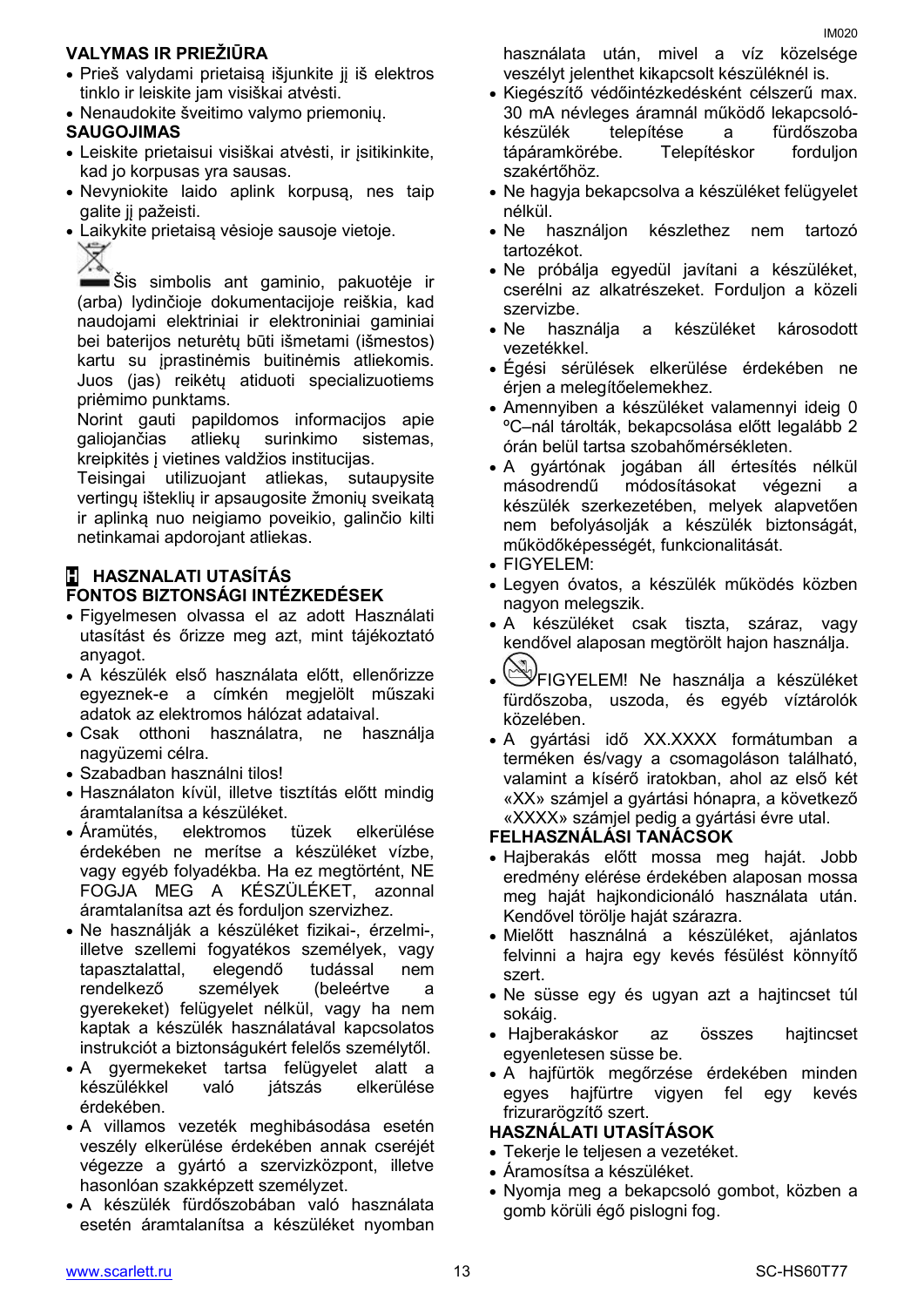- A hőmérséklet-szabályozó segítségével állítsa be a hajegyenlítéshez szükséges hőmérsékletet.
- Amikor a készülék eléri a beállított hőmérsékletet az égő pislogása megszűnik. CSAVARÁS
- Vékony hajfürtök képződése érdekében válassza a hajat vékony tincsekre, és csavarja őket a hajcsipeszre. Forró levegő hatása alatt fürtök képződnek.
- Ne fésülje meg a hajat rögtön csavarás után, várja amíg kihűl.
- Spirálfürtök érdekében, mielőtt feltekerné a hajtincset a csipeszre előbb csavarja be a hajtincset.
- Hajcsavarás közben legyen óvatos a hajtöveknél, ügyeljen arra, hogy a munkalap ne érintkezzen a fejbőrrel.
- A hajberakás befejeztével nyomja meg újból a kapcsolót.
- Csavarás után áramtalanítsa a készüléket.

*FIGYELEM!* 15-20 percnél tovább NEM engedélyezett a készülék használata!

#### **TISZTÍTÁS ÉS KARBANTARTÁS**

- Tisztítás előtt áramtalanítsa a készüléket, és hagyja teljesen kihűlni azt.
- Ne használjon súrolószert.

### **TÁROLÁS**

- Hagyja teljesen kihűlni a készüléket, és győződjön meg, hogy a készülékház nem nedves.
- A vezeték károsodása elkerülése érdekében ne tekerje azt a készülékház köré.
- Száraz, hűvös helyen tárolja a készüléket.

Ez a jel a terméken, csomagoláson és/vagy kísérő dokumentumokon azt jelenti, hogy ezeket a használt villamos és elektronikus termékeket és elemeket tilos az általános háztartási hulladékkal kidobni. E tárgyakat speciális befogadó pontokban kell leadni.

A hulladékbefogadó rendszerrel kapcsolatos kiegészítő információért forduljon a helyi illetékes hatósághoz.

A megfelelő hulladékkezelés segít megőrizni az értékes erőforrásokat és megelőzheti az olyan esetleges negatív hatásokat az emberi egészségre és a környezetre, amelyek a nem megfelelő hulladékkezelés következtében felmerülhetnek fel.

#### **ROGHID DE UTILIZARE MĂSURI DE SIGURANŢĂ**

- Citiţi atent Ghidul de utilizare şi păstraţi-l pentru referință.
- Înainte de prima conectare, verificați dacă caracteristicile tehnice indicate pe aparat corespund parametrilor reţelei electrice.
- Este destinat doar pentru uz casnic în conformitate cu prezentul Ghid de utilizare.

Acest aparat nu este destinat pentru uz industrial.

- Se interzice utilizarea în afara încăperii.
- Deconectaţi de fiecare dată aparatul de la rețeaua electrică înaințe de curățare sau dacă nu-l folositi.
- În scopul evitării electrocutării, nu introduceţi aparatul sau cablul de alimentare în apă sau alte lichide. Dacă aceasta a avut loc, NU ATINGETI aparatul, deconectati-l imediat de la reţeaua electrică şi adresaţi-vă la Centrul de reparații pentru verificare.
- Aparatul nu este destinat persoanelor (inclusiv copiilor) cu capacități fizice, senzoriale și mintale reduse sau dacă ele nu posedă experiență de viață sau cunoștințe, dacă ele nu sunt supravegheate sau instruite privitor la utilizarea aparatului de persoana, responsabilă de siguranța lor.
- Supravegheați copiii pentru a nu le permite jocul cu aparatul.
- Pentru a preveni situațiile periculoase, în cazul deteriorării cablului de alimentare, este necesar ca acesta sa fie înlocuit de producător, centrul de reparații sau de personalul similar calificat.
- În cazul folosirii aparatului în camera de baie, trebuie să-l deconectaţi de la reţea după utilizare, întrucât proximitatea apei prezintă pericol, chiar dacă aparatul este deconectat.
- Pentru protecţie suplimentară este rezonabil de instalat un disjunctor diferenţial (DDR) cu valoarea nominală a sensibilităţii disjunctorului ce nu va depăşi 30 mA, în reţeaua de alimentare a camerei de baie. Pentru instalare este necesar să vă adresați la un specialist.
- Nu lăsați aparatul conectat fără supraveghere.
- Nu folosiţi accesorii, care nu fac parte din setul acestui aparat.
- Nu încercaţi să reparaţi aparatul de sine stătător. În cazul detectării unor defecte, adresati-vă la cel mai apropiat Centru de reparatii.
- Pentru a evita arsurile, nu atingeţi elementele de încălzire.
- Asiguraţi-vă că cablul electric nu se atinge de mărgini ascuţite şi de suprafeţe fierbinţi.
- Dacă aparatul a fost expus unei temperaturi mai mici de 0°C pentru o anumită perioadă, este necesar să-l aduceţi la temperatura încăperii timp de cel putin 2 ore.
- Producătorul îşi rezervă dreptul,fără informare suplimentară, să introducă modificări nesemnificative în construcția aparatului, care nu afectează cardinal siguranța, performanța şi funcţionalitatea acestuia.
- ATENTIE:
- Fiţi atenţi! Aparatul se înfierbântă în timpul funcţionării.
- Este obligatoriu să uscaţi părul înainte de ondulare.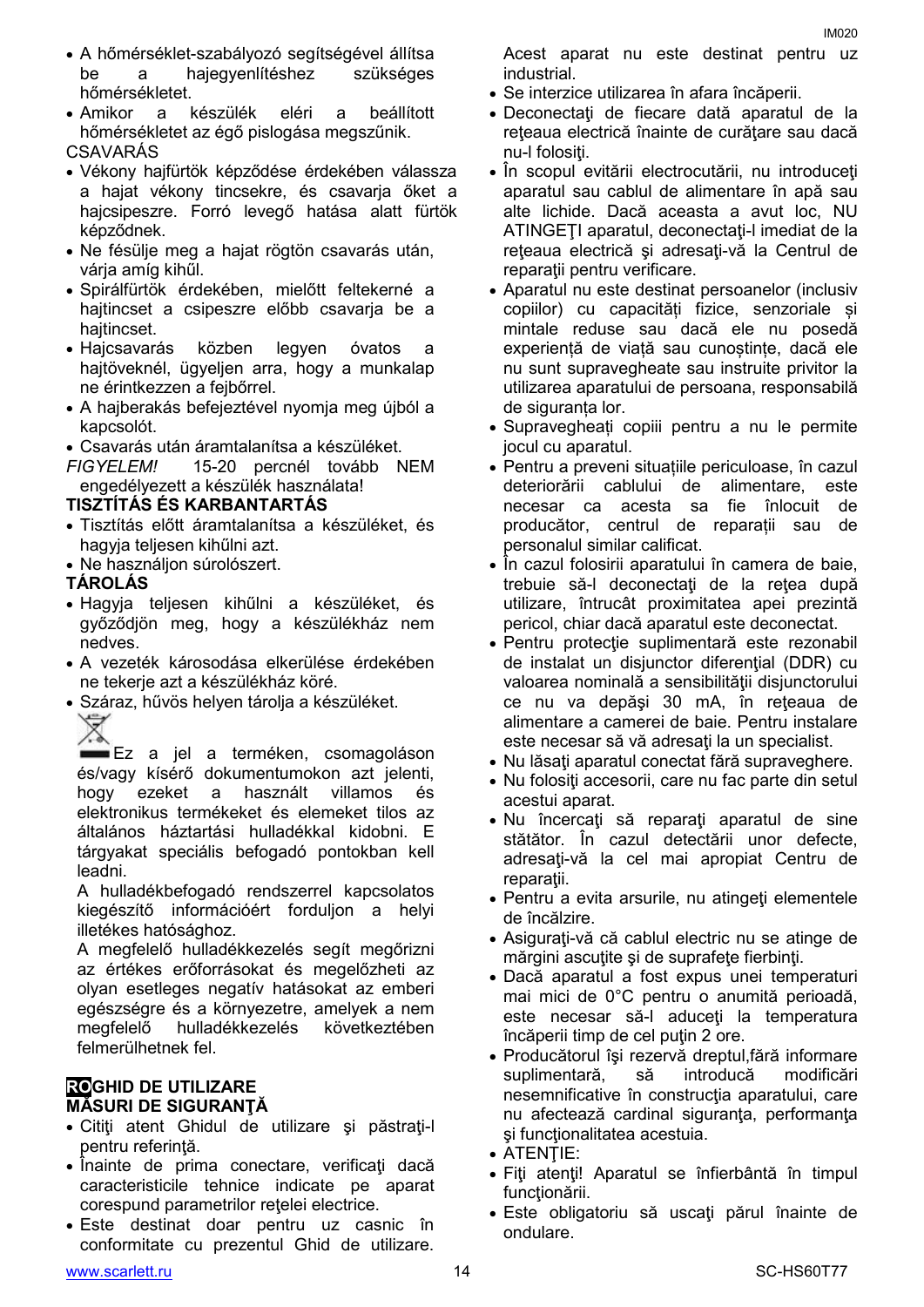ATENŢIE! Se interzice utilizarea în apropierea camerelor de baie, bazinelor sau altor containere cu apă.

 Data producerii este indicată pe produs și/sau ambalaj, precum și în documentația însotitoare, în format XX.XXXX, unde primele două cifre "XX" reprezintă luna producerii, iar următoarele patru cifre "XXXX" reprezintă anul producerii.

#### **SFATURI DE UTILIZARE**

- Înainte de a începe aranjarea părului, este necesar să vă spălaţi părul. Pentru a obţine rezultate mai bune, folositi balsamul de păr. Uscaţi părul după spălare.
- Se interzice folosirea aparatului pe părul ud.
- Înainte de utilizarea aparatului, se recomandă aplicarea pe păr a soluţiei pentru înlesnirea pieptănării părului.
- Nu prelucrați aceeași șuviță de păr prea mult timp.
- Aranjând părul, prelucraţi uniform toate suvitele de păr.
- Pentru păstrarea coafurii, aplicaţi pe fiecare şuviţă de păr o cantitate mică de soluţie pentru aranjare.

#### **UTILIZAREA**

- Desfășurați complet cablul de alimentare.
- Conectați aparatul la rețeaua electrică.
- Apăsați butonul de conectare și, în același timp, indicatorul luminos în jurul butonului va începe să clipească.
- Cu ajutorul regulatorului setați temperatura necesară pentru îndreptare.
- Când temperatura setată va fi atinsă, indicatorul va înceta să clipească.

#### **ONDULAREA**

- Pentru crearea buclelor subţiri, împărţiţi părul în suvite mici și rotiti-le pe plăci. Sub actiunea aerului fierbinte se formează buclerezistente.
- Nu pieptănaţi părul imediat după ondulare. Lăsați-l să se răcească.
- Pentru crearea unor bucle spiralate, răsuciti şuviţa de păr înainte de a o roti pe placă.
- La ondularea părului în apropierea rădăcinilor, aveţi grijă să evitaţi contactul suprafeţei de lucru a aparatului cu pielea capului.
- După terminarea coafurii apăsați butonul de conectare încă o dată.
- După finalizarea ondulării, deconectaţi aparatul de la reţeaua electrică.
- *ATENŢIE!*SE INTERZICE utilizarea neîntreruptă a aparatului mai mult de 15-20 de minute!

#### **CURĂŢAREA ŞI ÎNGRIJIREA**

- Înainte de curătare, decorați aparatul de la reţeaua electrică şi lăsaţi-l să se usuce complet.
- Nu folosiţi detergenţi abrazivi.

#### **PĂSTRAREA**

• Lăsați aparatul să se usuce complet și asiguraţi-vă că carcasa nu e umedă.

- Pentru a nu deteriora cablul, nu-l rotiţi pe carcasă.
- Păstraţi aparatul într-un loc răcoros şi uscat.

 $\overline{\mathbb{X}}$ 

 Simbolul dat pe produs, ambalaj şi/sau documentele însoțitoare înseamnă că aparatele electrice şi electronice, şi bateriile uzate nu trebuie aruncate împreună cu deşeurile menajere. Acestea trebuie duse la punctele de colectare specializate.

Adresaţi-vă la autorităţile locale pentru a obţine informatii suplimentare referitor la sistemele existente de colectare a deşeurilor.

Reciclarea corectă va contribui la păstrarea resurselor valoroase şi la prevenirea posibilelor efecte negative asupra sănătății oamenilor și a mediului înconjurător, care ar putea apărea în rezultatul reciclării incorecte a deşeurilor.

#### **PL INSTRUKCJA OBSŁUGI ŚRODKI BEZPIECZEŃSTWA**

- Uważnie przeczytaj Instrukcję Obsługi i zachowaj ją jako materiał referencyjny.
- Przed pierwszym włączeniem należy sprawdzić, czy dane techniczne podane na wyrobie są zgodne z parametrami prądu elektrycznego.
- Używać tylko do celów domowych zgodnie z tą Instrukcją Obsługi. Nie jest urządzeniem do zastosowania w przemyśle.
- Nie używać na zewnątrz pomieszczeń.
- Zawsze odłączaj zasilanie sieciowe, gdy urządzenie nie jest używane lub przed czyszczeniem.
- Aby uniknąć porażenia prądem elektrycznym, nie wolno zanurzać urządzenia i przewodu zasilającego w wodzie lub innej cieczy. Jeśli tak się stało, NIE CHWYTAJ wyrobu, natychmiast odłącz go od źródła zasilania prądem elektrycznym i skontaktuj się z Punktem Serwisowym w celu sprawdzenia.
- Urządzenie nie jest przeznaczone do użytku przez osoby (w tym dzieci) o ograniczonych możliwościach fizycznych, zmysłowych lub umysłowych albo, w przypadku braku doświadczenia lub wiedzy, jeśli nie znajdują się one pod nadzorem lub nie poinstruowane na temat korzystania z urządzenia przez osobę odpowiedzialną za ich bezpieczeństwo.
- Dzieci powinny być nadzorowane, aby zapobiec grze z urządzeniem.
- Jeżeli przewód zasilający ulegnie uszkodzeniu, to powinien on być wymieniony u wytwórcy lub w specjalistycznym zakładzie naprawczym albo przez wykwalifikowaną osobę.
- Podczas korzystania z urządzenia w łazience, należy odłączyć go od sieci po użyciu, gdyż bliskość wody stanowi zagrożenie, nawet gdy urządzenie jest wyłączone.